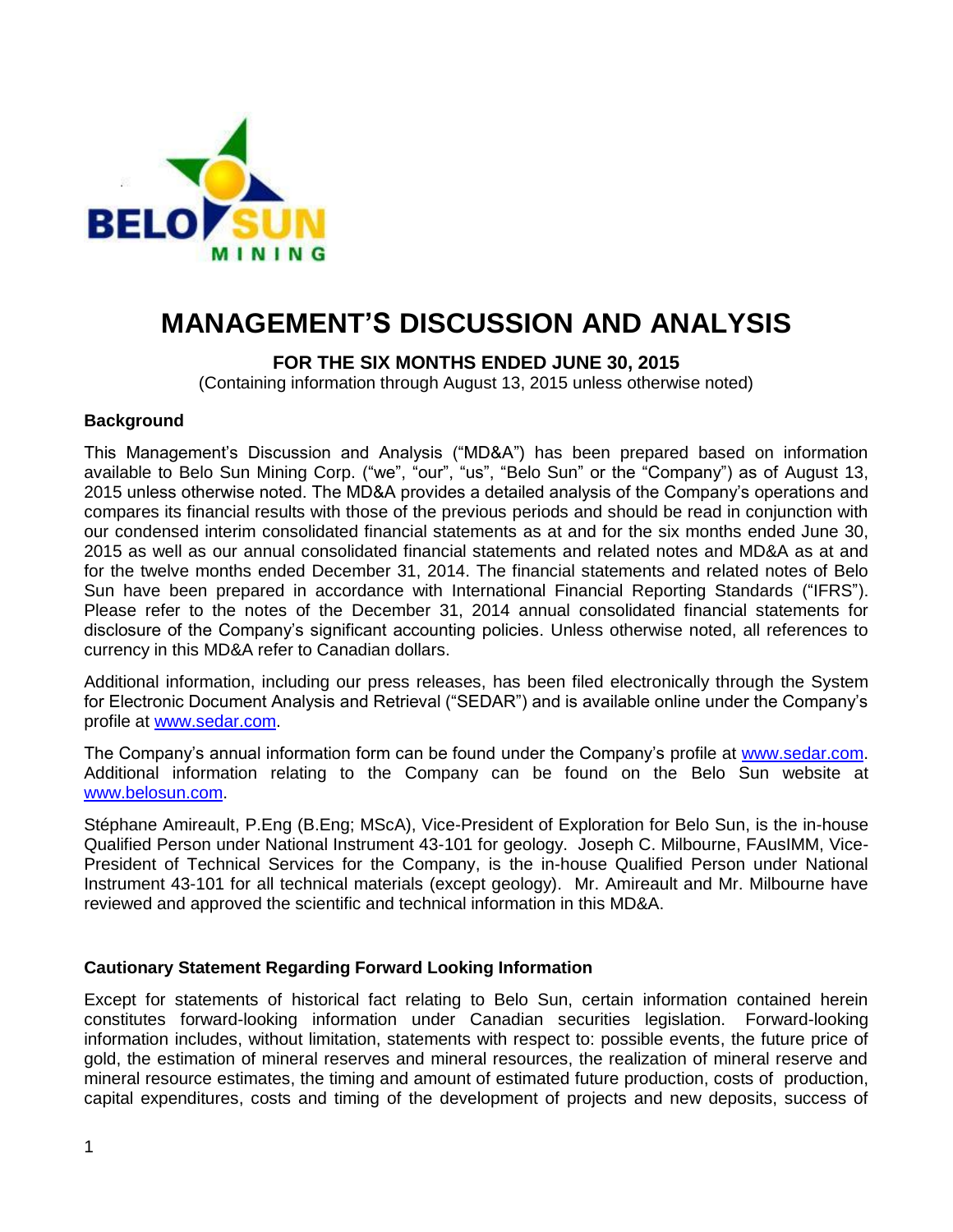exploration, development and mining activities, permitting timelines, currency fluctuations, requirements for additional capital, government regulation of mining operations, environmental risks, unanticipated reclamation expenses, title disputes or claims and limitations on insurance coverage. The words "anticipates", ''plans'', ''expects'', "indicative", "intend", ''scheduled'', "timeline", ''estimates'', ''forecasts", "guidance", "opportunity", "outlook", "potential", "projected", "schedule", "seek", "strategy", "study" (including, without limitation, as may be qualified by "feasibility" and "pre-feasibility"), "targets", "models", or ''believes'', or variations of or similar such words and phrases or statements that certain actions, events or results "may", "could", "would", or "should", "might", or "will be taken", "occur" or ''be achieved'' and similar expressions identify forward-looking statements. Forward-looking information is necessarily based upon a number of estimates and assumptions that, while considered reasonable by Belo Sun and its external professional advisors as of the date of such statements, are inherently subject to significant business, economic and competitive uncertainties and contingencies. There can be no assurance that forward-looking statements will prove to be accurate, as actual results and future events could differ materially from those anticipated in such statements.

Forward-looking information is provided for the purpose of providing information about management's expectations and plans relating to the future. All of the forward-looking statements made in this MD&A are qualified by these cautionary statements and those made in our other filings with the securities regulators of Canada including, but not limited to, the cautionary statements made in the ''Risk Factors'' section of our most recently filed Annual Information Form and this MD&A. These factors are not intended to represent a complete list of the factors that could affect Belo Sun. Belo Sun disclaims any intention or obligation to update or revise any forward-looking statements or to explain any material difference between subsequent actual events and such forward-looking statements, except to the extent required by applicable law.

# **Overview of the Company**

Belo Sun is a Canadian mineral exploration company with a portfolio of properties in Brazil including its principal project, the Volta Grande Gold Project in Para State. Belo Sun's other properties are the Patrocinio Gold Project in Para State and the Rainbow Alexandrite Project in Goias State.

Highlights for the six months ended June 30, 2015:

- $\triangleright$  On March 30, 2015, the Company announced the completion of a Feasibility Study on its 100% owned Volta Grande Project. Highlights include estimated gold production of 205,000 ounces per year averaged over a 17 year mine life; a post-tax Internal Rate of Return of 26% using a gold price of \$1,200/ounce; and a projected post-tax Net Present Value of \$665 million at a 5% discount rate. The Company filed on Sedar an associated technical report in May 2015.
- The Company appointed Mr. Stéphane Amireault, MScA, P.Eng., as Vice-President of Exploration.
- $\triangleright$  In May 2015, the Company completed a private placement financing raising \$15,000,000 through the issuance of 62,500,000 common shares.

The mineral exploration business is risky and most exploration projects will not become mines. The Company may offer an opportunity to a mining company to acquire an interest in a property in return for funding all or part of the exploration and development of the property. For the funding of property acquisitions and exploration that the Company conducts, the Company depends on the issuance of shares from treasury to investors. These stock issuances depend on numerous factors including a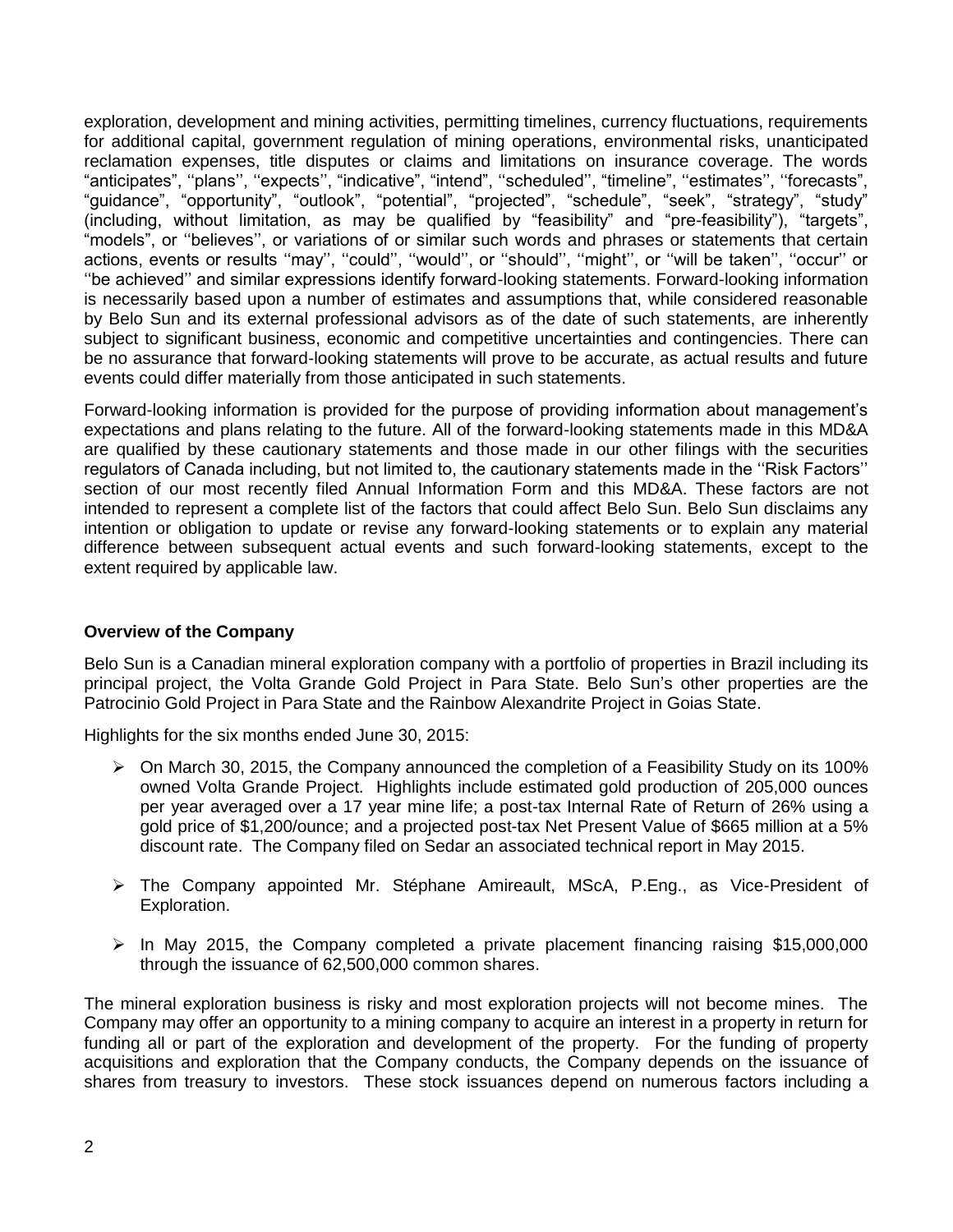positive mineral exploration environment, positive stock market conditions, a positive track record for the Company and the experience of management.

The Company's financial statements have been prepared in accordance with IFRS applicable to a going concern. Accordingly, they do not give effect to adjustments that would be necessary should the Company be unable to continue as a going concern and therefore be required to realize its assets and liquidate its liabilities and commitments in other than the normal course of business and at amounts different from those in the accompanying financial statements.

# **Outlook**

Belo Sun's principal focus is the North Block of the Volta Grande Gold Project. The North Block has an estimated measured mineral resource of 1,512,000 ounces of gold (44.1 million tonnes grading 1.07 grams per tonne gold) and indicated mineral resource of 3,444,000 ounces of gold (112.5 million tonnes grading 0.95 grams per tonne gold) for a total measured and indicated mineral resource of 4,956,000 ounces of gold, and an estimated inferred mineral resource of 1,151,000 ounces of gold (39.8 million tonnes grading 0.90 grams per tonne gold) based on 0.40-gram-per-tonne-gold cut off (see the Press Release June 30, 2015). This mineral resource estimate is as of March 15, 2015. For details, see the Company's National Instrument 43-101 compliant technical report posted on Sedar on May 8, 2015.

The mineral resource estimate was used to prepare the mineral reserve estimate. A portion of the measured mineral resources were converted directly to proven mineral reserves and a portion of indicated mineral resources to probable reserves. As at March 25, 2015, proven reserves totaled 41,757,000 tonnes grading 1.07 grams per tonne gold for 1,442,000 ounces of contained gold, and probable reserves totaled 74,212,000 tonnes grading 0.98 grams per tonne gold for 2,346,000 ounces of contained gold. For details, see the Press Release dated March 30, 2015 and the Company's National Instrument 43-101 compliant technical report posted on Sedar on May 8, 2015.

# **Summary of Quarterly Results**

The following is a summary of the Company's financial results for the eight most recently completed quarters:

|                                         | 30-Jun        | 31-Mar        | 31-Dec          | 30-Sep        | 30-Jun        | 31-Mar        | 31-Dec        | 30-Sep        |
|-----------------------------------------|---------------|---------------|-----------------|---------------|---------------|---------------|---------------|---------------|
|                                         | 2015          | 2015          | 2014            | 2014          | 2014          | 2014          | 2013          | 2013          |
| Net (loss)                              | (3, 417, 443) | (\$3,761,749) | (\$4, 127, 963) | (\$4,186,136) | (\$3,648,612) | (\$3,232,813) | (\$4,640,056) | (\$8,259,403) |
| Net (loss) per share                    | (0.01)        | (\$0.01)      | (\$0.02)        | (\$0.02)      | (\$0.01)      | (\$0.01)      | (\$0.02)      | (\$0.03)      |
| Working Capital*                        | 11,466,469    | (\$301,341)   | \$1,963,487     | \$5,512,246   | \$2,974,346   | \$6,678,080   | \$10,034,508  | \$14,253,363  |
| <b>Total Assets</b>                     | \$22,673,256  | \$10,943,559  | \$13,109,777    | \$16,770,329  | \$13,900,812  | \$17,680,862  | \$20,579,101  | \$26,995,268  |
| <b>Total Non-current</b><br>Liabilities | \$0           | \$0           | \$0             | \$0           | \$0           | \$0           | \$0           | \$0           |

\* Working Capital is defined as current assets minus current liabilities.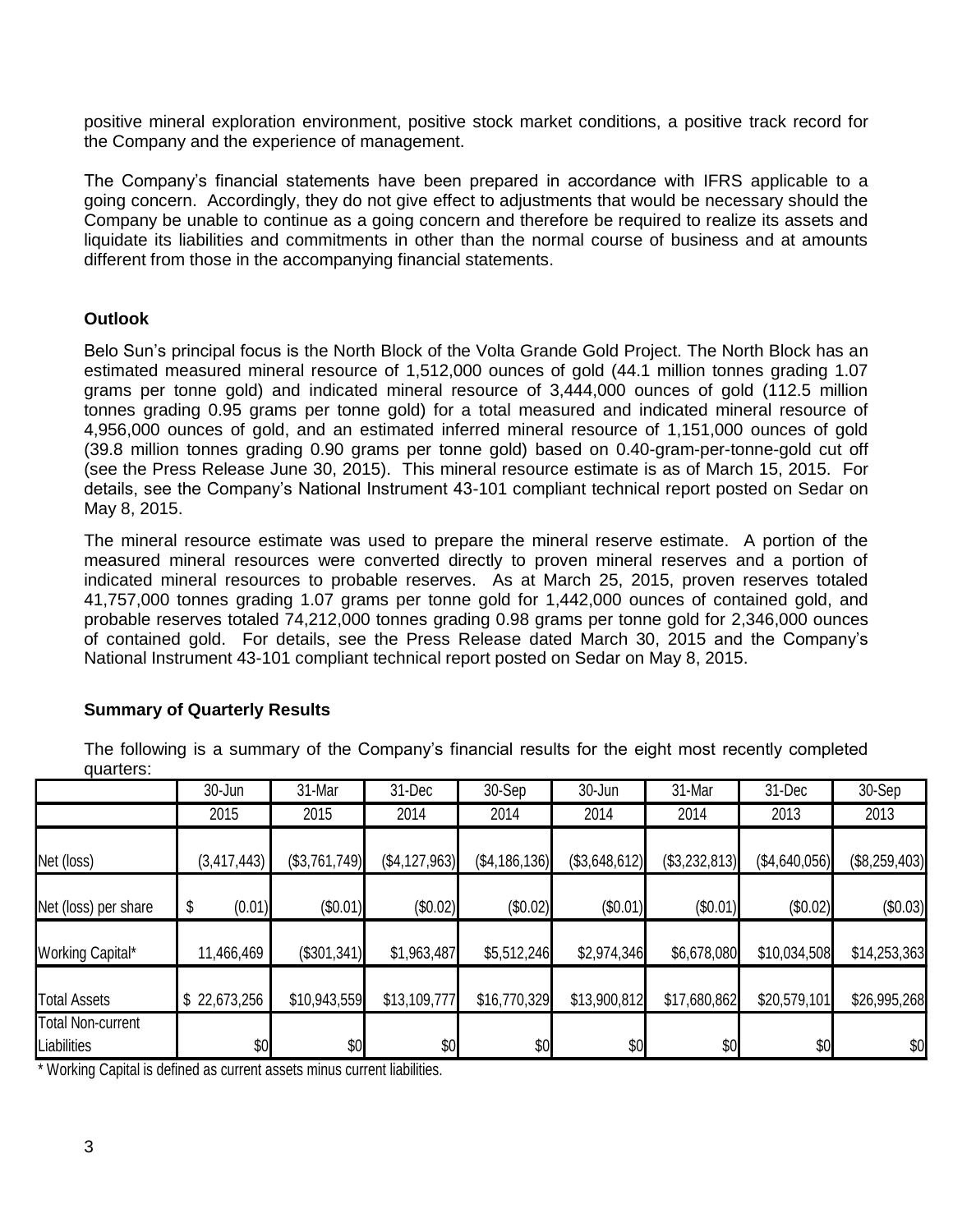# Factors Affecting Comparability of Quarters

Results of operations can vary significantly as a result of a number of factors. The Company's level of activity and expenditures during a specific quarter are influenced by a number of factors, including the level of working capital, the availability of external financing, the time required to gather, analyze and report on geological data related to its properties and the nature of activity, and the number of personnel required to advance each individual project.

In addition, the granting of stock options in a particular quarter gives rise to stock-based compensation expense. In the second quarter of 2015, the Company recorded stock-based compensation expense of \$180,000 (Q1-2015 – \$1,548,000; Q4-2014 – \$540,640; Q3-2014 – \$Nil; Q2-2014 – \$Nil; Q1-2014 – \$Nil; Q4-2013 – \$Nil; Q3-2013 – \$2,175,000). Exploration expenditures during quarters vary and can cause earnings to fluctuate. In the second quarter of 2015, the Company recorded exploration and evaluation expenses (including engineering studies) of \$862,633 (Q1-2015 – \$1,377,729; Q4-2014 – \$2,198,552; Q3-2014 – \$2,904,720; Q2-2014 – \$2,625,502; Q1-2014 – \$2,183,220; Q4-2013 – \$2,766,003; Q3-2013 – \$4,737,009). The Company's activities slowed down in 2014 and into 2015 as the Company completed its feasibility study in Q1-2015. The Company initiated a small drill program during Q2-2014 and also incurred expenditures related to the new training facility in Q2-2014 and Q3- 2014. Work on the feasibility study continued during Q4-2014. During 2013, the Company completed 15,145 metres of drilling, completed work on its prefeasibility study, and continued work on its feasibility study.

Also contributing to fluctuating quarterly net (losses) are changes in foreign exchange rates. The Company holds a portion of its monetary assets and liabilities in Brazil and therefore changes in the rate of exchange between the Brazilian Real, United States dollar and the Canadian dollar result in reported gains and losses on foreign currency fluctuations.

#### **Results of Operations – Financial**

The following is a discussion of the results of operations of the Company for the three and six months ended June 30, 2015. This should be read in conjunction with the Company's condensed interim consolidated financial statements for the six months ended June 30, 2015 and related notes.

For the quarters ended:

|                                     | Three months ended June 30, |           |    |           |  |  |
|-------------------------------------|-----------------------------|-----------|----|-----------|--|--|
|                                     |                             | 2015      |    | 2014      |  |  |
| Net loss                            | \$                          | 3,417,443 | \$ | 3,648,612 |  |  |
| Interest income                     |                             | (39, 161) |    | (68,199)  |  |  |
| Management fees to directors        |                             | 621,241   |    | 122,490   |  |  |
| Salaries, wages and consulting fees |                             | 1,351,317 |    | 635,457   |  |  |
| Professional fees                   |                             | 32,059    |    | 43,994    |  |  |
| General and administration          |                             | 309,562   |    | 259,298   |  |  |
| Amortization                        |                             | 67,921    |    | 59,408    |  |  |
| Share-based payments                |                             | 180,000   |    |           |  |  |
| Exploration and evaluation expenses |                             | 664,170   |    | 2,000,749 |  |  |
| <b>Engineering studies</b>          |                             | 198,463   |    | 624,753   |  |  |
| Loss/(gain) on foreign exchange     |                             | 44,368    |    | (29,338)  |  |  |
| (Gain) on disposal of assets        |                             | (12, 497) |    |           |  |  |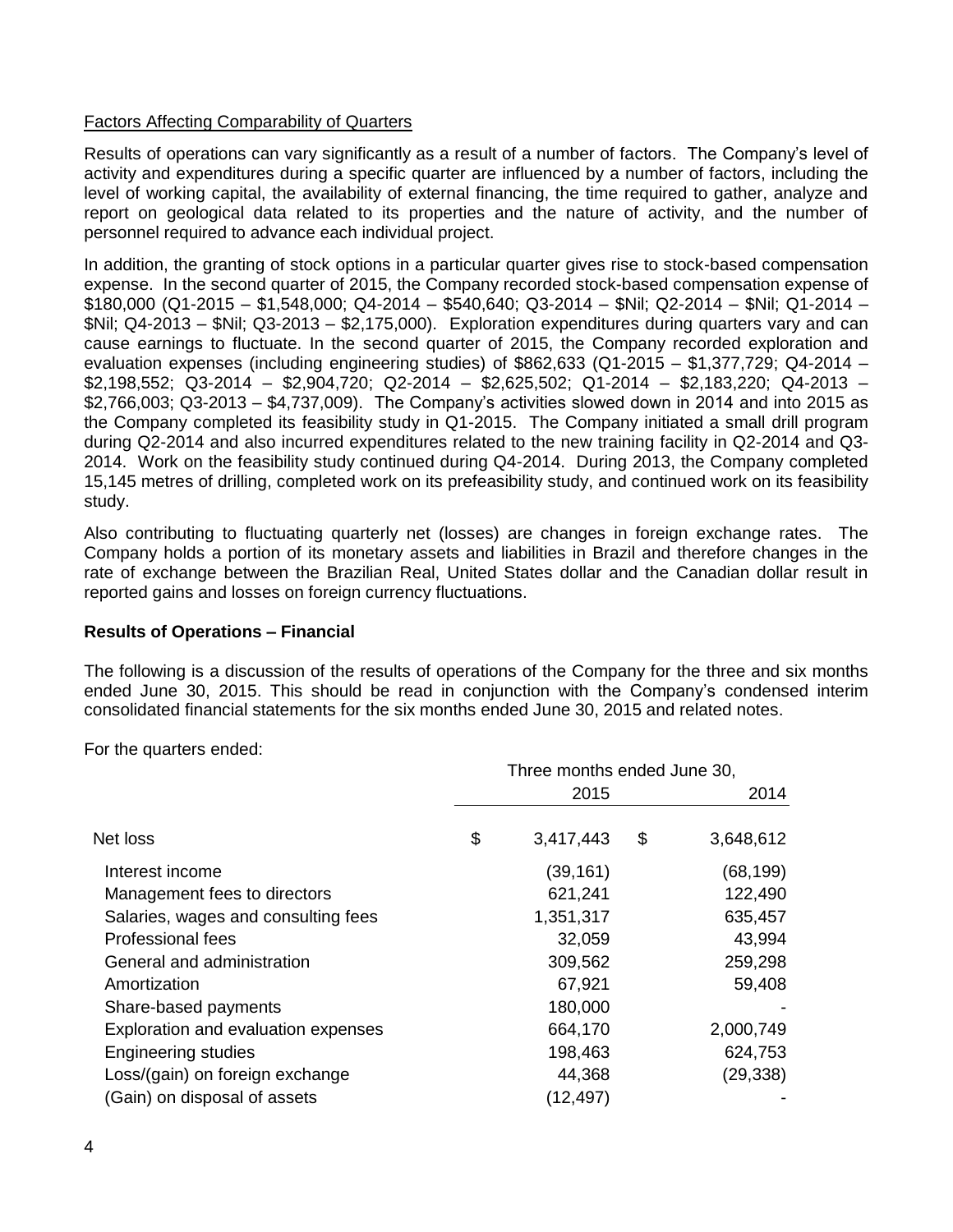For the three months ended June 30, 2014, the Company recorded a net loss of \$3,417,443 (\$0.01 per share) compared to a net loss of \$3,648,612 (\$0.01 per share) for the three months ended June 30, 2014.

Management fees to directors and salaries, wages and consulting fees combined increased by \$1,214,611 in Q2-2015 compared to Q2-2014 as a result of a bonus grant and severance costs.

General and administration costs increased by \$50,264 in Q2-2015 compared to Q2-2014 primarily as a result of higher travel costs.

Exploration and evaluation expenses, including engineering studies, were \$862,633 for the three months ended June 30, 2015 compared to \$2,625,502 for the three months ended June 30, 2014. The Company reduced expenditures in Brazil.

Interest income decreased by \$29,038 for the three months ended June 30, 2015 compared to the three months ended June 30, 2014.

Share-based payments were \$180,000 for the three months ended June 30, 2015 from the issuance of 1,200,000 stock options. During Q2-2014, no options were granted resulting in \$nil in share-based payments expense for the comparable quarter. All options vested immediately.

The Company also recognized a foreign exchange loss of \$44,368 during Q2-2015 (Q2-2014 – a gain of \$29,338) as a result of a slight weakening of the Brazilian Real compared to the US dollar.

During the three months ended June 30, 2015, the Company spent \$3,196,892 on operations (June 30, 2014: \$3,523,765), acquired capital assets for \$38,101 (June 30, 2014: \$53,491), sold capital assets for proceeds of \$12,541 (June 30, 2014: \$nil) and raised \$14,969,950 in net proceeds from a private placement financing (June 30, 2014: \$nil).

For the six months ended:

|                                     | Six months ended December 31, |            |      |            |  |  |
|-------------------------------------|-------------------------------|------------|------|------------|--|--|
|                                     |                               | 2015       | 2014 |            |  |  |
| Net loss                            | \$                            | 7,179,192  | \$   | 6,881,425  |  |  |
| Interest income                     |                               | (84, 392)  |      | (154, 072) |  |  |
| Management fees to directors        |                               | 788,103    |      | 250,645    |  |  |
| Salaries, wages and consulting fees |                               | 1,958,815  |      | 1,254,658  |  |  |
| Professional fees                   |                               | 42,711     |      | 71,494     |  |  |
| General and administration          |                               | 690,627    |      | 609,422    |  |  |
| Amortization                        |                               | 138,146    |      | 140,487    |  |  |
| Share-based payments                |                               | 1,728,000  |      |            |  |  |
| Exploration and evaluation expenses |                               | 1,377,103  |      | 3,290,577  |  |  |
| <b>Engineering studies</b>          |                               | 863,259    |      | 1,518,145  |  |  |
| (Gain) on foreign exchange          |                               | (309, 611) |      | (99, 931)  |  |  |
| (Gain) on sale of assets            |                               | (13, 569)  |      |            |  |  |

For the six months ended June 30, 2014, the Company recorded a net loss of \$7,179,192 (\$0.02 per share) compared to a net loss of \$6,881,425 (\$0.03 per share) for the six months ended June 30, 2014.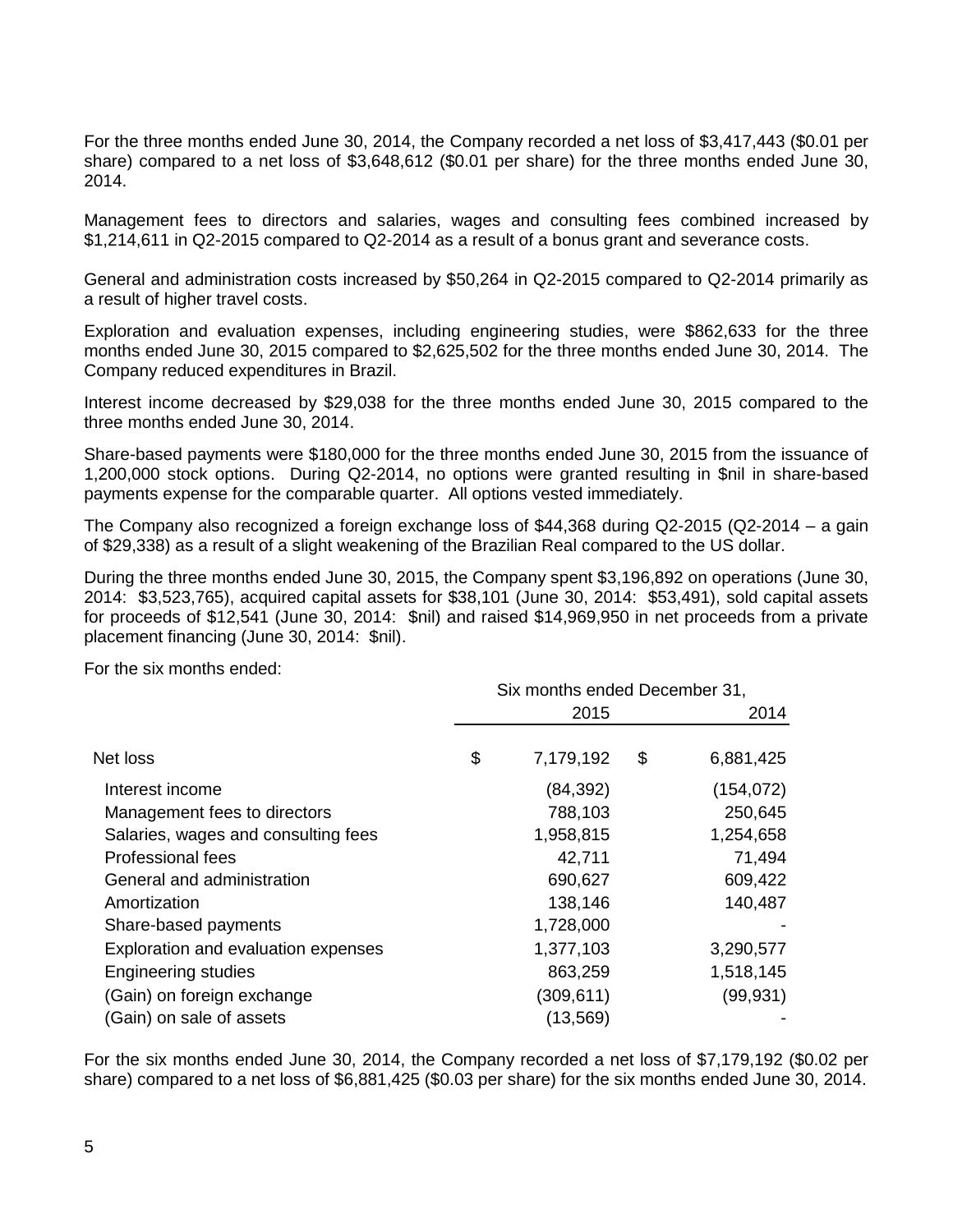Management fees to directors and salaries, wages and consulting fees combined increased by \$1,241,615 in 2015 compared to 2014 as a result of a bonus grant and severance costs.

General and administration costs increased by \$81,205 in 2015 compared to 2014 primarily as a result of higher travel costs.

Exploration and evaluation expenses, including engineering studies, were \$2,240,362 for the six months ended June 30, 2015 compared to \$4,808,722 for the six months ended June 30, 2014. The Company reduced costs in Brazil as it completed its feasibility study.

Interest income decreased by \$69,680 for the six months ended June 30, 2015 compared to the six months ended June 30, 2014. Cash balances held over the current period were on average less than that carried during the comparative period. Interest rates were also lower.

Share-based payments were \$1,728,000 for the six months ended June 30, 2015 from the issuance of 11,520,000 stock options. During 2014, no options were granted resulting in \$nil in share-based payments expense for the comparable quarter. All options vested immediately.

The Company also recognized a foreign exchange gain of \$309,611 during 2015 (2014 –\$99,931) as a result of a reduction of the net monetary assets in Brazil.

During the six months ended June 30, 2015, the Company spent \$5,911,198 on operations (June 30, 2014: \$6,736,111), acquired capital assets for \$44,075 (June 30, 2014: \$54,040), sold capital assets for proceeds of \$34,331 (June 30, 2014: \$nil) and raised \$14,969,950 in net proceeds from a private placement financing (June 30, 2014: \$nil).

## **Liquidity and Capital Resources**

Given the nature of the Company's operations, the most relevant financial information relates primarily to current liquidity, solvency and planned expenditures. The Company's financial success will be dependent upon the development of a property that leads to the production of gold. Such development may take years to complete and the amount of resulting income, if any, is difficult to determine.

The Company currently has a negative operating cash flow and finances its mineral exploration activities through equity financing. The Company's financial success will be dependent on the economic viability of its mineral exploration properties and the extent to which it can establish economic reserves and operations.

The Company had a working capital of \$11,466,469 as at June 30, 2015 (December 31, 2014 - \$1,963,487) including cash and cash equivalents of \$14,427,127 (December 31, 2014 - \$5,413,418). None of the cash equivalents are invested in asset-backed securities.

In May 2015, the Company completed a private placement financing with Agnico Eagle Mines Limited ("Agnico Eagle") raising \$15,000,000. As a result of the transaction, Agnico Eagle owns 17.4% of the Company on a non-diluted basis. Under terms of the subscription agreement, Agnico Eagle purchased 62,500,000 common shares of the Company at a price of C\$0.24 per share. Agnico Eagle will have the right to participate in any future equity offerings by the Company in order to maintain its pro rata investment in the Company and to nominate one person to the board of directors of the Company. The common shares issued pursuant to the private placement are subject to a mandatory four-month hold period.

The Company is currently focusing its efforts on the Volta Grande Gold Project.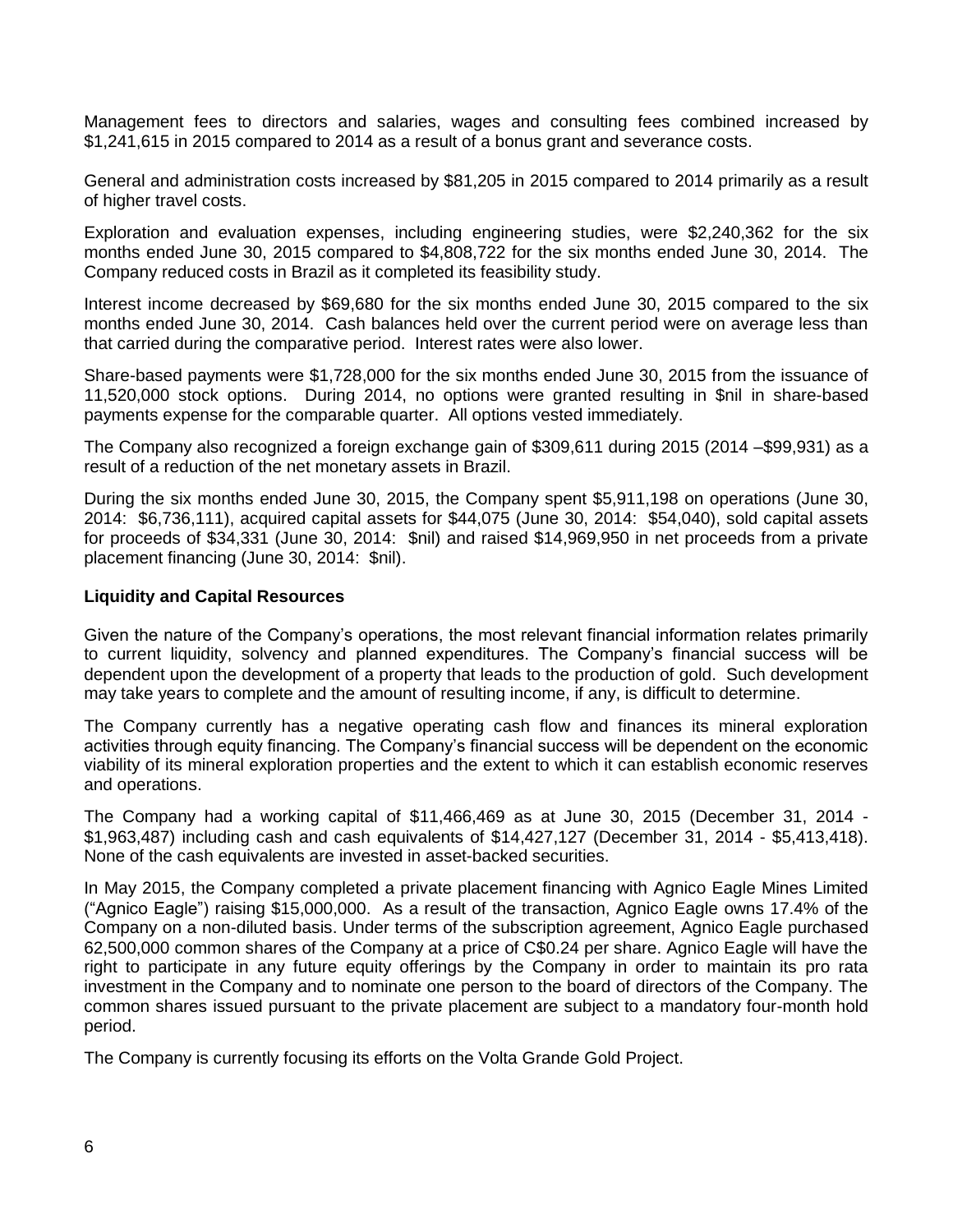# Term Investment

The Company is carrying a term deposit with Banco do Brasil to fund potential amounts owing to Companhia de Pesquisa de Recoursos Minerais ("CPRM"). As at June 30, 2015, the balance of this deposit was R\$1,287,360 (\$515,974) (December 31, 2014: R\$1,253,690 Reais (\$547,236)).

## **Capital Risk Management**

The Company includes cash and equity, comprised of issued common shares, share-based payment reserve and deficit, in the definition of capital. The Company's objectives when managing capital is to maintain its ability to continue as a going concern in order to provide returns for shareholders and benefits for other stakeholders.

The Company manages its capital structure and makes adjustments to it based on the funds available to the Company in order to support the acquisition and exploration of mineral properties. The Board of Directors does not establish quantitative return on capital criteria for management but rather relies on the expertise of the Company's management and consultants to sustain future development of the business.

The Company's properties are in the exploration stage and, accordingly, the Company is dependent upon external financings to fund activities. In order to carry out planned exploration and pay for administrative costs, the Company will spend its existing working capital and raise the additional funds required.

Management reviews its capital management approach on an ongoing basis and believes that this approach is reasonable given the relative size of the Company. There were no changes in the Company's approach to capital management during the six months ended June 30, 2015. The Company is not subject to externally imposed capital requirements.

#### **Commitments and contingencies**

#### Management Contract Commitments

The Company is party to certain management contracts. These contracts require that additional payments of up to \$6,800,000 be made upon the occurrence of certain events such as a change of control. Minimum commitments remaining under these contracts were approximately \$769,000, all due within one year.

#### Legal contingencies

The Company is, from time to time, involved in various claims and legal proceedings. The Company cannot reasonably predict the likelihood or outcome of these activities. The Company does not believe that adverse decisions in any ending or threatened proceedings related to any matter, or any amount which may be required to be paid by reasons thereof, will have a material effect on the financial condition or future results of operations. As at June 30, 2015, no amounts have been accrued related to such matters.

#### Environmental Commitments

The Company's mining and exploration activities are subject to various federal, state and international laws and regulations governing the protection of the environment. These laws and regulations are continually changing and generally becoming more restrictive. The Company conducts its operations so as to protect public health and the environment and believes its operations are materially in compliance with all applicable laws and regulations. The Company has made, and expects to make in the future, expenditures to comply with such laws and regulations.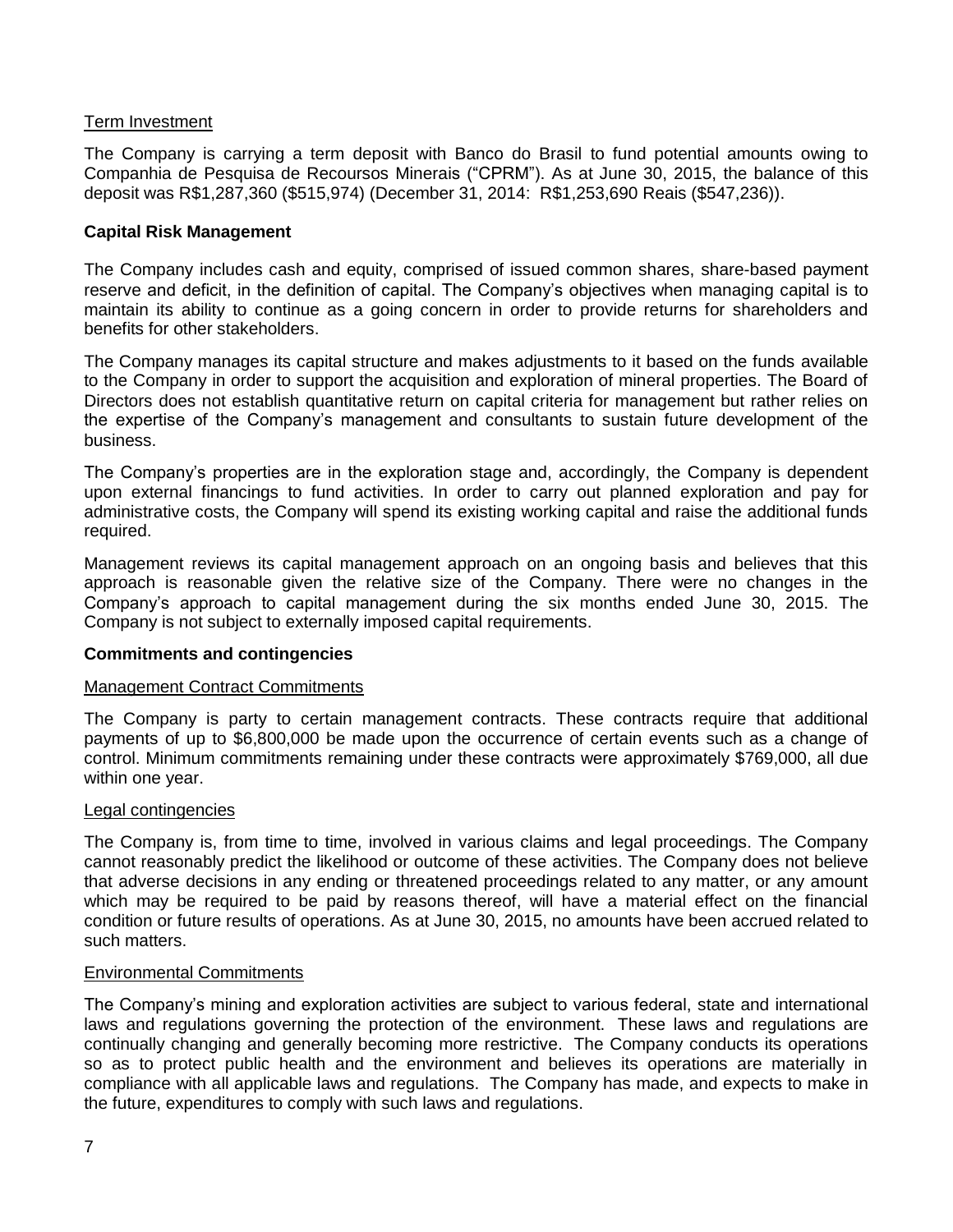The only capital resource of the Company is the property and equipment at \$7,346,736 (net book value).

# **Results of Operation - Exploration**

## VOLTA GRANDE PROPERTY

Volta Grande, the Company's primary focus, is an advanced-stage exploration project located in Para State, Brazil where a gold mineral reserve has been estimated.

#### Agreement

In 2005, the Company signed an agreement modifying the terms of the acquisition of a 100 percent interest in the Volta Grande Gold Property located in the Para State, approximately 60 kilometres southwest of the city of Altamira in northern Brazil (the "Volta Grande Property"). Under the original terms of the contract signed in 2004, the Company was to pay US\$3 million over four years. Under the modified agreement the Company agreed to pay to the Vendor a total of US\$600,000 which was paid in 2006. The transfer of title to the Volta Grande Property occurred following the arrangements with CPRM, whereby the Company has committed to pay CPRM 3,740,000 Reais if a mineable deposit is defined on the Volta Grande Property. Payments would begin two years following production and could be paid over ten years on a quarterly basis. As security, the Company had purchased a term deposit of 3,740,000 Reais.

In March 2008, the Company successfully renegotiated the agreement with CPRM. Under the new terms, CPRM released to the Company 3,525,087 Reais of the total term deposit of 4,273,087 Reais held in security to cover the Company's debt owed to CPRM. In addition the Company allocated the balance of the original term deposit that was not released, amounting to 748,000 Reais, to be retained in an interest bearing term deposit to cover future royalty payments.

#### **Background**

The 100% owned Volta Grande Gold Project is located approximately 60 kilometres southwest of the town of Altamira (pop. 100,000) in the northern region of Para State. The geological setting at the project areas is part of the same sequences present in the Carajas "World Class" mineral province.

Gold mineralization was identified at numerous sites in the 1990s by past operators TVX Gold Inc. (now part of Kinross Gold Corporation) and Battle Mountain Exploration (now part of Newmont Mining Corporation). Historical drilling by these companies included more than 27,000 metres of combined core, auger, and reverse circulation drilling and several thousand channel and soil samples. Preliminary metallurgical work indicated that Volta Grande mineralization is amenable to conventional milling and cyanidation process methods, with gold recoveries of up to 95% in bottle roll tests.

The shear-hosted mineral resource at Volta Grande is contained in three main areas (Ouro Verde and Grota Sêca located in the North Block, and the South Block), all of which have or have had development in the form of artisanal workings into them. Within these areas, there are numerous narrow zones of high-grade gold mineralization, with potential for expansion along strike and at depth. There is also potential for the discovery of additional mineralized zones within the large alteration envelope in the host intrusives which has been traced for more than seven kilometres along strike. Two types of gold mineralization are present: primary gold in intrusive rocks and secondary gold in the saprolitic zone overlying the primary mineralization.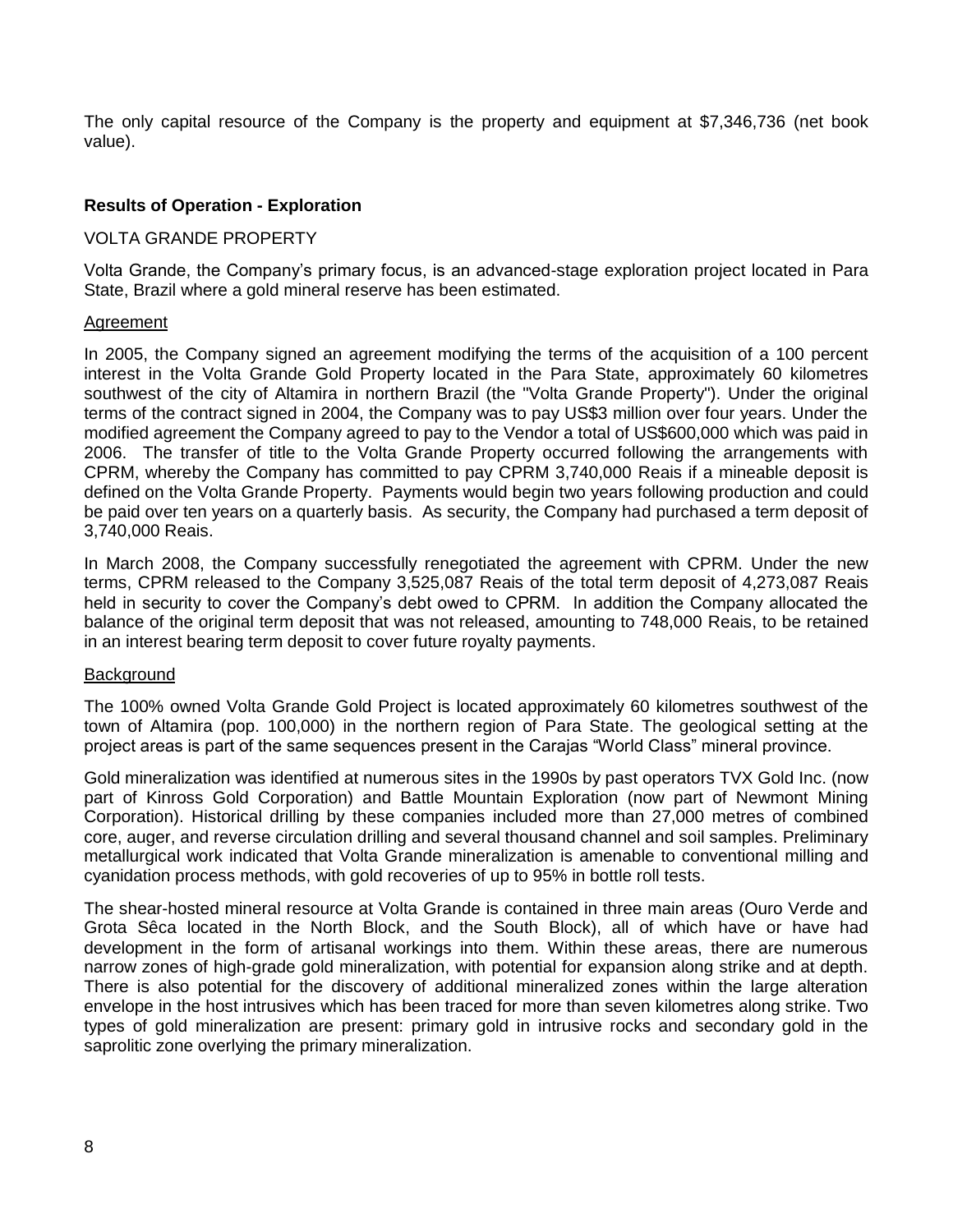The property has been mined historically by garimpeiros (informal miners) for several decades using both open pit and underground mining methods with several shafts of 80 to 300 metres along highgrade veins. Grab samples from these shafts have assayed as high as 474.9 g/t Au.

Since 2010, the company has carried out a large drill exploration program that consisted of over 700 drill holes for a total of over 180,000m drilled (mostly by diamond drilling) at Ouro Verde and Grota Sêca. The results confirmed the important size of the mineralizing system with a pit-constrained resource extending over 4km on strike and over 0.5km depth-wise.

# Feasibility Study

In March 2015, the Company completed a Feasibility Study on its 100% owned Volta Grande Project. The Feasibility Study was prepared in accordance with the definitions set out in National Instrument 43- 101 (NI 43-101) of the Canadian Securities Administrators. Highlights include:

- Annual gold production of 205,000 oz averaged over a 17.2 year mine life
- Post-tax Internal Rate of Return of 26% using a gold price of US\$1,200/oz
- Post-tax Net Present Value of US\$665 million at a 5% discount rate
- Initial capital costs of US\$298 million, including pre-production costs and taxes
- Average cash operating costs of US\$618/oz and all-in sustaining costs of US\$779/oz
- Proven and Probable mineral reserves of 3.8 million ounces of gold

Summary of Volta Grande Economic Results by Gold price

|                          | <b>High Case</b> | <b>Base Case</b> | Low Case      |
|--------------------------|------------------|------------------|---------------|
| Gold Price (US\$ per oz) | \$1,300          | \$1,200          | \$1,100       |
|                          |                  |                  |               |
| Pre-Tax NPV (5%)         | \$1,171 million  | \$941 million    | \$712 million |
| Pre-Tax IRR              | 43%              | 36%              | 29%           |
|                          |                  |                  |               |
| Post-Tax NPV (5%)        | \$855 million    | \$665 million    | \$472 million |
| Post-Tax IRR             | 32%              | 26%              | <b>20%</b>    |

The Feasibility Study capital and operating cost estimates for the Volta Grande Project are summarized below.

Volta Grande Project Capital Expenditures Estimates Breakdown (Post-tax)

| <b>Initial Capital</b>                       |                      |
|----------------------------------------------|----------------------|
| Process & Infrastructure                     | \$244 million        |
| Mining                                       | \$20 million         |
| <b>Pre-Production Costs - Process</b>        | \$3 million          |
| <b>Pre-Production Costs - Mining</b>         | \$32 million         |
| Total -- Initial Capital                     | \$299 million        |
| <b>Total -- Expanstion Capital</b>           | \$63 million         |
| Average Sustaining Capital over life of mine | \$7.3 million / year |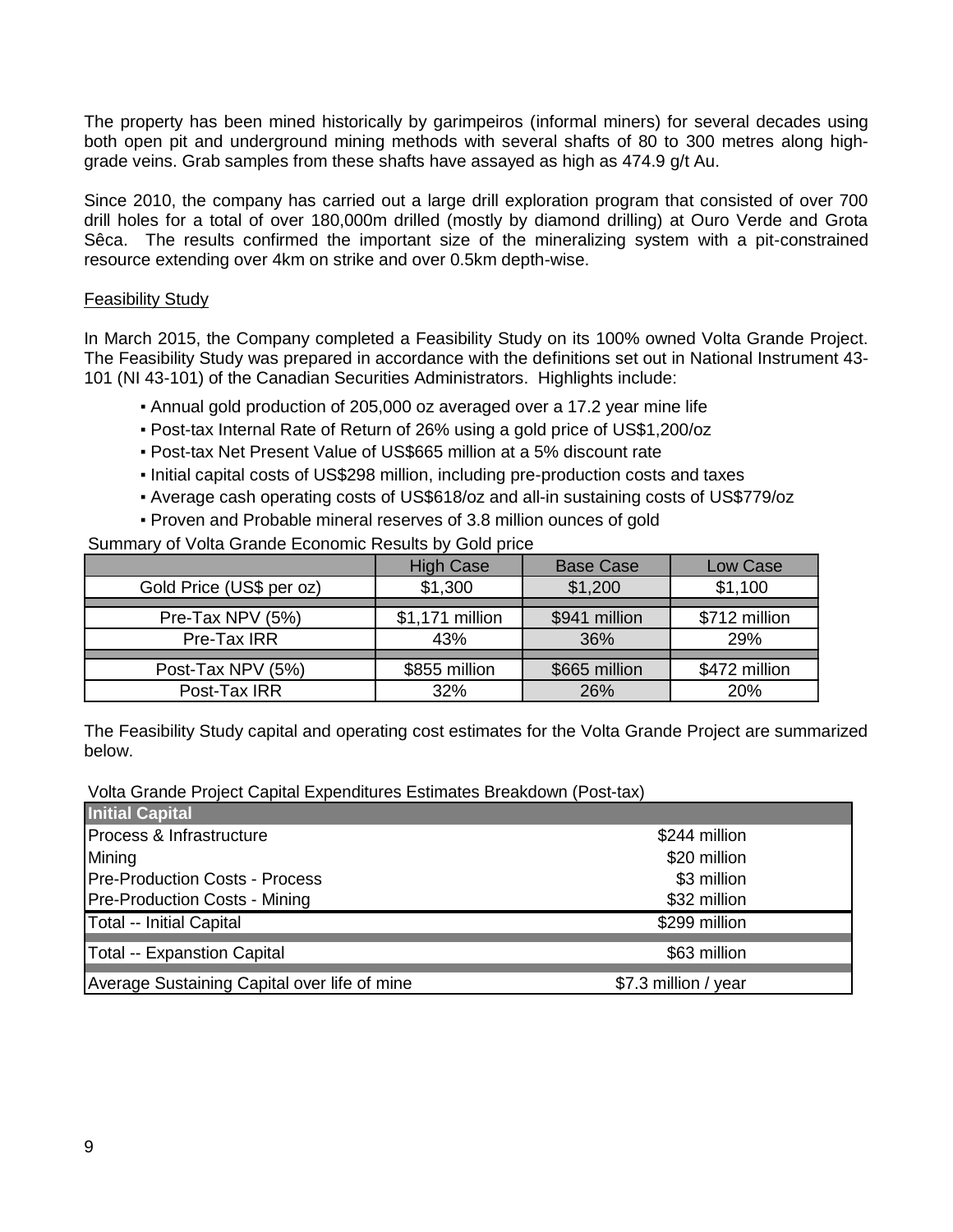| Summary of Volta Grande Project Operating Cost Estimates Average Life-of-Mine Operating Cost |                      |  |  |  |  |
|----------------------------------------------------------------------------------------------|----------------------|--|--|--|--|
| Mining                                                                                       | \$10.62/tonne milled |  |  |  |  |
| Processing                                                                                   | \$7.26/tonne milled  |  |  |  |  |
| G&A                                                                                          | \$0.84/tonne milled  |  |  |  |  |
| <b>Total Operating Cost</b>                                                                  | \$18.72/tonne milled |  |  |  |  |
| <b>Cash Operating Cost</b>                                                                   | $$618$ /oz           |  |  |  |  |
| All in Sustaining Cost                                                                       | $$779$ /oz           |  |  |  |  |

## Volta Grande Mineral Reserves

The mineral reserves for the Volta Grande Project are based on the conversion of measured and indicated mineral resources within the current Feasibility Study mine plan. A portion of the measured mineral resources are converted directly to proven mineral reserves and a portion of the indicated mineral resources to probable reserves. The total fully diluted mineral reserves for the Volta Grande Project are shown below.

#### **Volta Grande Project Proven and Probable Reserves\***

| <b>Classification</b> | Tonnes (t)  | Gold Grade (g/t) | <b>Contained Gold (oz)</b> |
|-----------------------|-------------|------------------|----------------------------|
| Proven                | 41,757,000  | 1.07             | 1,442,000                  |
| Probable              | 74,212,000  | 0.98             | 2,346,000                  |
| Proven + Probable     | 115,969,000 | 1.02             | 3,788,000                  |

*\*This mineral reserve estimate is as of March 25, 2015 and is based on the new mineral resource estimate dated March 2015. The mineral reserve calculation was completed under the supervision of Gordon Zurowski, P.Eng of AGP Mining Consultants Inc, who is a Qualified Person as defined under NI 43-101. Mineral reserves are stated within the final design pit based on a \$1020 gold price pit shell with a \$1,200 gold price for revenue. The cutoff grade was 0.37 g/t for Ouro Verde and 0.40 g/t for*  Grota Seca. The mining cost averaged \$10.90/tonne milled, processing was \$7.25/tonne milled and G&A was \$0.84/tonne *milled. The process recovery averaged 93%. The exchange rate assumption applied was R\$3.10 equal to US\$1.00 The Feasibility Study only considers the Volta Grande open pit mineralized zones. The Feasibility Study does not include the South Block, nor the Greia Zone. Mineral resources that were part of the March 2015 mineral resource associated with South Block and underground mineral resources were left outside of the scope of the Feasibility Study.* 

# Mining

The Feasibility Study considers open pit mining using a 100% owner operated equipment fleet including trucks, loaders and drills. The mine has been designed to deliver an initial 3.5 million tonnes per year (10,000 tonnes per day) of mill feed and expand to 7 million tonnes per year (20,000 tonnes per day) reaching full production in Year 3. The Feasibility Study contemplates a mine that will extract ore over a 17.2-year period not including eight months of pre-production stripping. The Feasibility Study optimizes the mine plan for the first 11 years with a delivered head grade of 1.30 g/t. Material from the last three months of pre-production stripping will be used to commission the process plant.

The average strip ratio for the life of the mine is estimated at 4.3:1. Open pit bench heights of 10 meters will be mined and ore hauled with 136-tonne haul trucks and matching loading equipment. Best practice grade control drilling will be done with reverse circulation drilling and rock sampling on mine benches prior to blasting. This provides the greatest flexibility for grade control during operations while maintaining reasonable mine operating costs and production capability.

During the mining operation a stockpile will be maintained adjacent to the primary crushing plant to be used as supplemental feed as required to meet production targets, weather events and as mill feed in the later years of the operation. Waste rock will be hauled to dedicated waste management facilities near the open pits.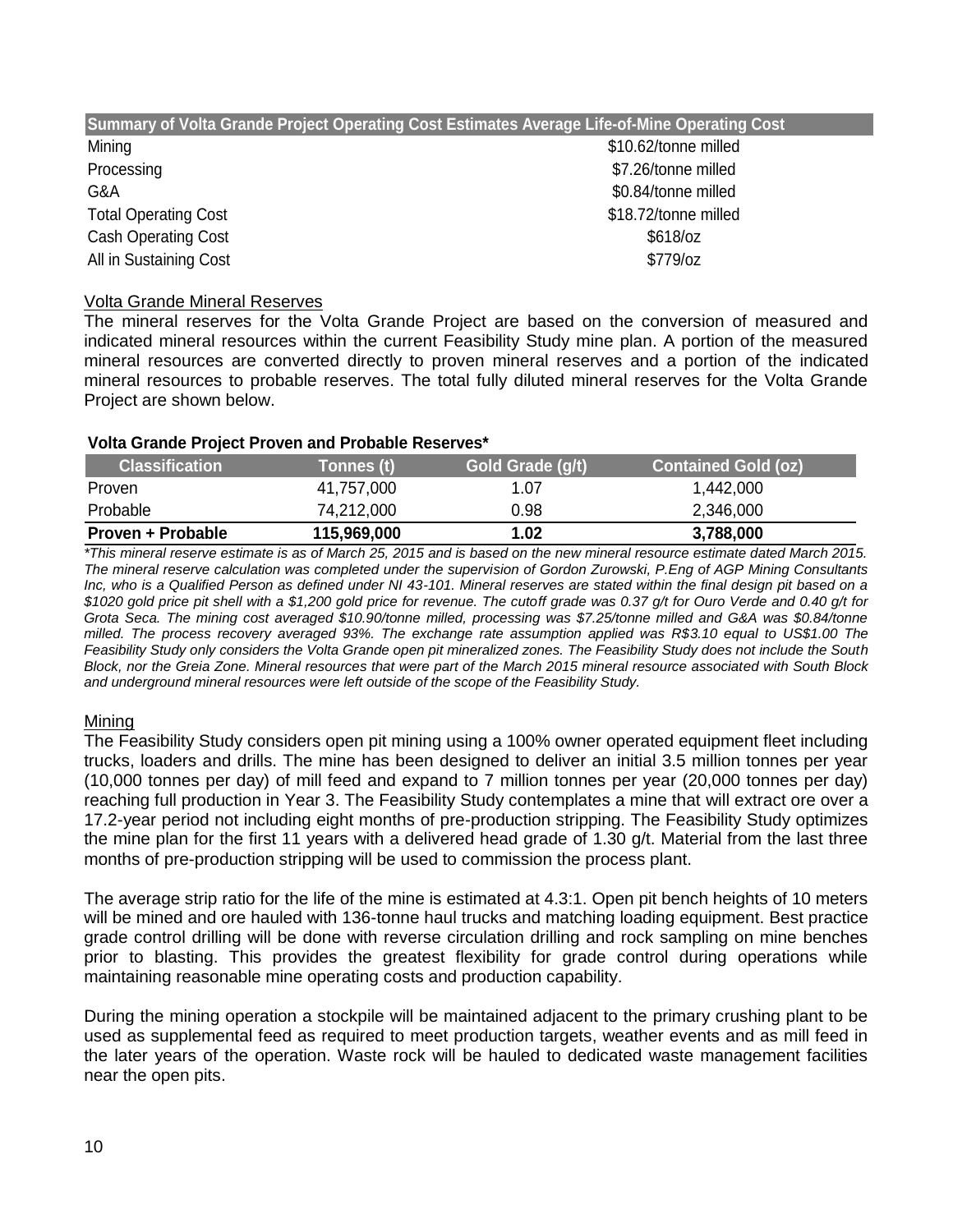#### **Metallurgy**

Extensive feasibility level test work was completed by SGS, using representative run-of-mine composites, that confirmed the material from the Volta Grande mineral deposits is amenable to a conventional crush, grind, gravity concentration, cyanide leach and carbon-in-pulp (CIP) flow sheet. Test work results indicated that 40% to 50% of the gold will be recovered in a gravity concentrate. The overall estimated gold recovery based on all ore types being processed during the life of mine is 93%.

The Company also completed feasibility level test work of bond work indices, JK drop weight and SMC tests. These results were used to model the crushing and grinding circuits that confirmed the run-ofmine material is amenable to semi-autogenous (SAG) and ball mill grinding circuit configuration.

#### Infrastructure

The Volta Grande Project is located in Pará State, approximately 60 kilometres south-east of the city of Altamira. Altamira is a major regional centre with a population of 150,000 and is serviced by a local airport and the Trans-Amazonian Highway. Altamira acts as the service center for many large industrial projects in the region.

The climate in the area of the Project is tropical with a rainy season from January to April and a dry season from May to December. The mean temperature is constant throughout the year (25°C to 30°C) and the relative humidity ranges from 65% to 85%.

Access to the mine site from the city of Altamira is by an existing 60 kilometer road that is paved for the first 30 kilometers. The remaining 30km of access road will be upgraded and paved during the mine operation.

Power for the Project will originate from a sub-station located 20 kilometres away and will be brought to the mine project by a 230 kV power line.

Water requirements for the Project will be provided by capturing precipitation and surface run-off. The water collected in storage ponds and augmented by reclaimed water from the tailings management facility will be sufficient to meet the operating requirements.

The scientific and technical information contained in the feasibility study pertaining to the Volta Grande Project has been reviewed and approved by the following Qualified Persons under NI 43-101: Dr. Jean Francois Couture, PGeo and Dr. Oy Leuangthong, P.Eng (Mineral Resource), of SRK Consulting (Canada) Inc.; Gordon Zurowski, P.Eng (Mining), of AGP Mining Consultants Inc.; Alexandre Luz, MAusIMM (Economic Analysis) of L&M Advisory; Aron Cleugh (Metallurgy and Process) and Stefan Gueorguiev, P.Eng (Infrastructure and Author of the Technical Report), of Lycopodium Minerals Canada Ltd., each of whom are independent of Belo Sun.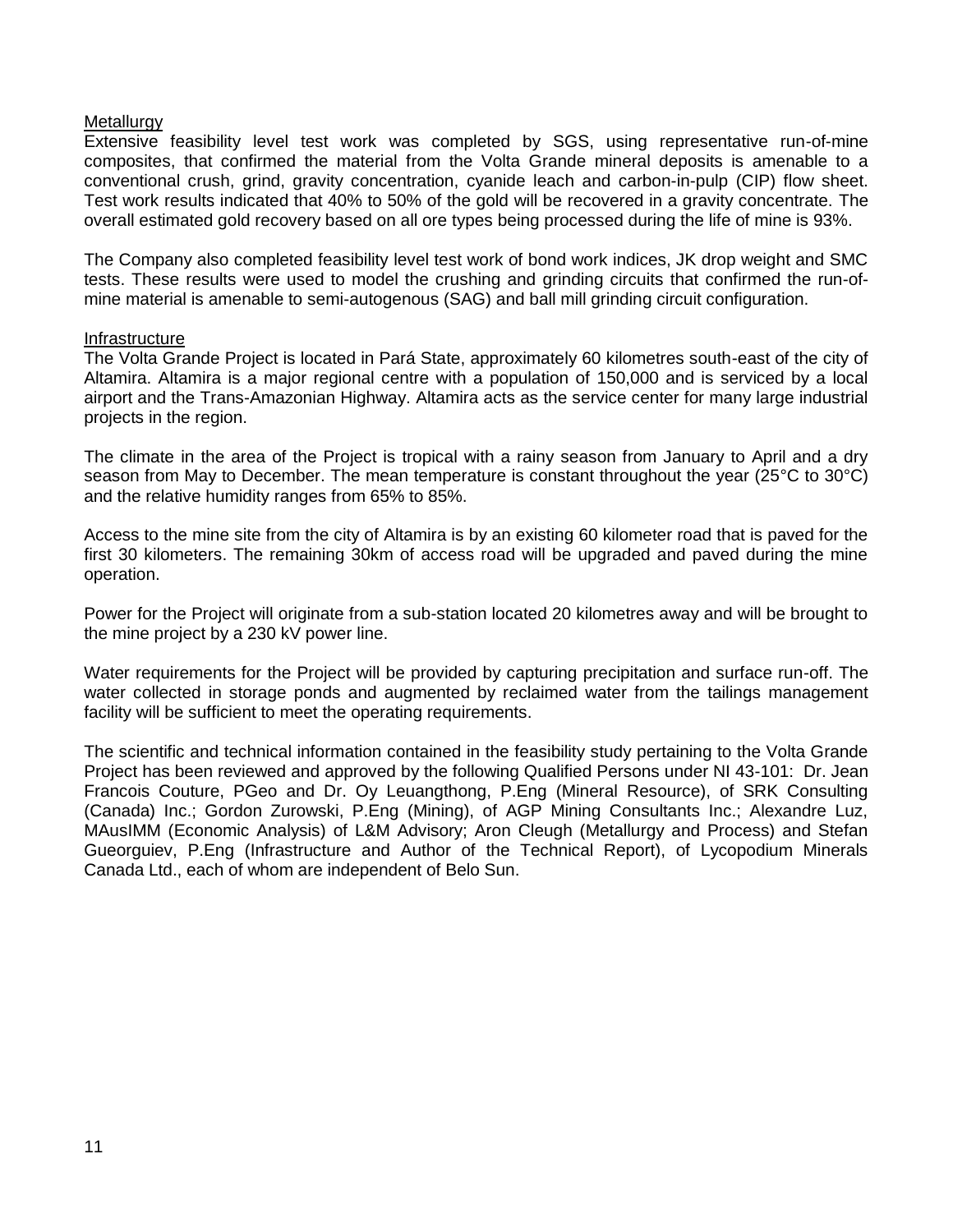The revised mineral resource estimate for the North Block of the Volta Grande Gold Project is outlined in the table below.

| Deposit     | Category                | Quantity              | <b>Gold Grade</b> | <b>Contained Gold</b> |  |  |
|-------------|-------------------------|-----------------------|-------------------|-----------------------|--|--|
|             |                         | Mt                    | g/t Au            | <b>KOZ</b>            |  |  |
|             |                         | Ouro Verde Open Pit   |                   |                       |  |  |
|             | Measured                | 750                   | 0.96              | 23                    |  |  |
| Saprolite   | Indicated               | 709                   | 0.78              | 18                    |  |  |
|             | <b>Inferred</b>         | 216                   | 0.67              | 5                     |  |  |
|             | Measured                | 18,532                | 1.16              | 693                   |  |  |
| Unweathered | Indicated               | 52,647                | 1.06              | 1,796                 |  |  |
|             | <b>Inferred</b>         | 22,576                | 0.89              | 643                   |  |  |
|             |                         | Grota Seca Open Pit   |                   |                       |  |  |
|             | Measured                | 249                   | 0.96              | 8                     |  |  |
| Saprolite   | Indicated               | 1,386                 | 0.74              | 33                    |  |  |
|             | <b>Inferred</b>         | 832                   | 0.61              | 16                    |  |  |
|             | Measured                | 24,270                | 1.00              | 782                   |  |  |
| Unweathered | Indicated               | 54,611                | 0.87              | 1,519                 |  |  |
|             | <b>Inferred</b>         | 12,557                | 0.82              | 332                   |  |  |
|             |                         | Junction Open Pit     |                   |                       |  |  |
|             | Measured                | 2                     | 1.53              | 0                     |  |  |
| Saprolite   | Indicated               | 215                   | 0.78              | 5                     |  |  |
|             | <b>Inferred</b>         | 82                    | 0.66              | $\overline{2}$        |  |  |
| Unweathered | Measured                | 271                   | 0.71              | 6                     |  |  |
|             | Indicated               | 2,950                 | 0.77              | 73                    |  |  |
|             | Inferred                | 1,491                 | 0.75              |                       |  |  |
|             |                         | Greia Open Pit        |                   |                       |  |  |
| Saprolite   | <b>Inferred</b>         | 512                   | 1.06              | 17                    |  |  |
| Unweathered | <b>Inferred</b>         | 1,503                 | 2.04              | 98                    |  |  |
|             |                         | <b>Total Open Pit</b> |                   |                       |  |  |
|             | Measured                | 44,075                | 1.07              | 1,512                 |  |  |
|             | Indicated               | 112,518               | 0.95              | 3,444                 |  |  |
|             | Measured +<br>Indicated | 156,593               | 0.98              | 4,956                 |  |  |
|             | <b>Inferred</b>         | 39,767                | 0.90              | 1,151                 |  |  |

Notes:

(1) The 0.4 g/t Au open pit cut-off grade underlying the resource estimates is based on a number of parameters and assumptions including gold price of US\$1,400 per troy ounce, pit angles set at 31 degrees for saprolite and 53 degrees for hard rock, and metallurgical gold recovery of 94% for unweathered and weathered rock. Assumed costs are as follow: open pit mining costs of US\$2.05/tonne of ore, process costs of US\$8.12/tonne, general & administrative costs of US\$0.99/tonne, royalty of 1%.

(2) The quantity and grade of reported inferred mineral resources in this estimation are uncertain in nature and there has been insufficient exploration to define the inferred mineral resources as Indicated or measured mineral resources and it is uncertain if further exploration will result in upgrading them to indicated or measured mineral resource categories.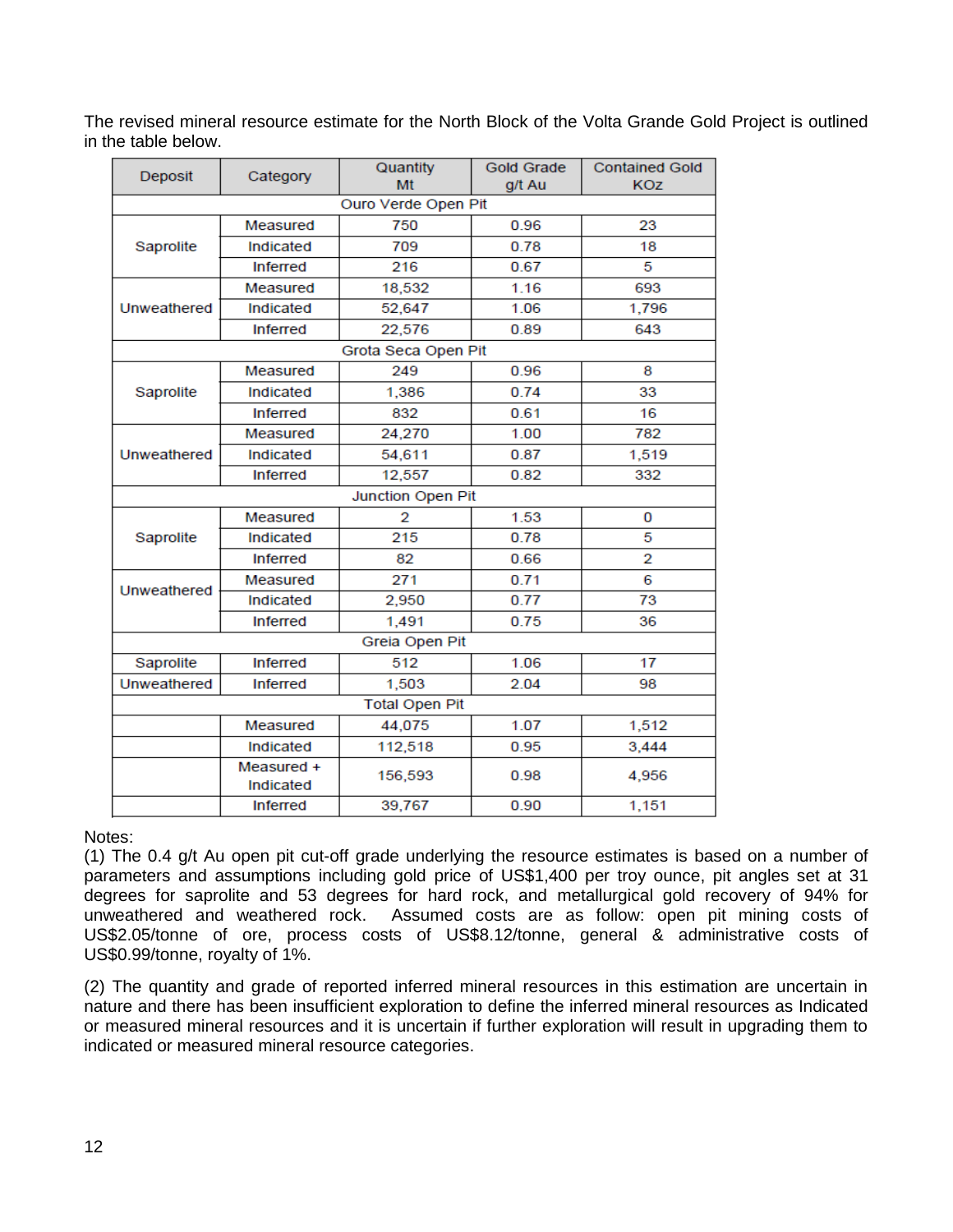(3) The mineral resources have been classified according to the Canadian Institute of Mining, Metallurgy and Petroleum Standards for Mineral Resources and Reserves (November 2010). The effective date of this mineral resource estimate is March 30, 2015.

(4) The mineral resource estimate was authored Dr. Oy Leuangthong, P.Eng, a Qualified Person as defined by National Instrument 43-101 and is independent of Belo Sun. SRK Consulting (Canada) Inc. is not aware of any legal, political, environmental or other risks that could materially affect the potential development of the mineral resources.

Below is a summary of the mineral resource estimation parameters pertinent to the current resource.

The estimation was prepared for the gold deposits located in the North Block. Four zones were separated. The majority of the estimation was carried out for the Ouro Verde and Grota Sêca deposits. The Greia zone was separated from Grota Sêca, it consists of a near-pit target to the North of the Grota Sêca deposit. The Junction Zone is the connection between Ouro Verde and Grota Sêca. It highlights some exploration potential along strike length between the two deposits.

The database consists of a total of 33,191 metres of drilling obtained from previously reported drilling and from 180,650 metres of drilling completed and assayed by Belo Sun since April 2010, for the Ouro Verde and Grota Sêca deposits.

The mineralized zones at the Ouro Verde deposit extend for about 2,400 m along strike whereas the Grota Sêca extends for 2,900m along strike.

For each deposit, Very Low, Low, Medium and High Grade domains where modelled in hard rock as well as in saprolite. The gold mineralization thickness ranges from 2 to 70 metres.

The composite length selected was 2.0 m. Residual composite of length of 0.5m and longer where included in the resource estimation.

Capping analysis was performed on composites for all grade domains. All domains were capped except High Grade Saprolite.

All estimations are based on a fully diluted block model with unitary dimension of 5 m E, 5 m N and 5 m elevation rotated -17° clockwise.

Three estimation passes with progressively relaxed parameters were used for each grade domain. The grade estimation was done using ordinary kriging interpolation. Additional restrictions were set to constrain the grade and radius of influence for the high grade part of the Mid Grade Domain.

Classification was performed using the density of the informing composites. Measured blocks are informed by composites at average distances of 25m (maximum distance is 40m). Indicated blocks are informed by composites at average distances of 50m (maximum distance of 80m).

Tonnage estimates are based on rock specific gravity of 2.75 tonnes per cubic metre for the Grota Sêca and Ouro Verde deposits, and 1.36 tonnes per cubic metre for saprolite.

#### Environmental licensing

In December 2013, the Environmental Council of Para State, Brazil (COEMA) approved the Environmental Impact Assessment ("EIA") for Belo Sun's Volta Grande Project (see press release dated November 18, 2013). The approval of the Environmental Impact Assessment and receipt of the Previous Licence (LP) is a key milestone in the advancement of the project towards construction phase. The Company received its Previous Licence in February 2014, which was issued with conditions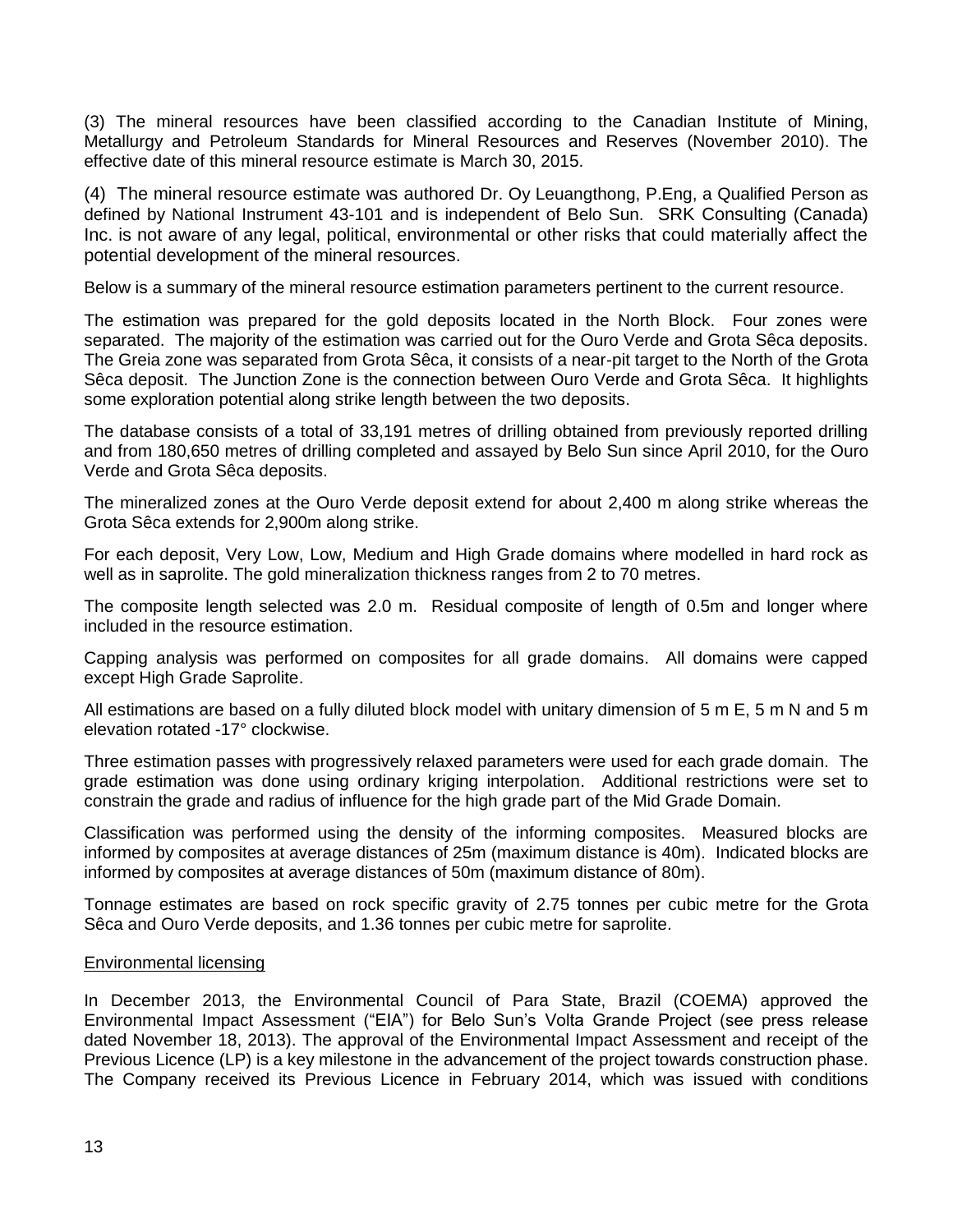related to training and capacity building, environmental monitoring, social education and development of local industries.

The Company has built a training centre in the local village and has commenced training and capacity building workshops in conjunction with the Federal and Pará State agencies. As well, the Company has commenced a study on the indigenous peoples in the region as part of the conditions of the LP. This study will involve consultation with the indigenous tribes and other potential indigenous stakeholders in the region.

In February 2015 Belo Sun submitted its application for the Installation Licence (LI).

#### Community relations

The Company has opened a new office in the city of Senador Jose Porfirio, the municipality that hosts the Volta Grande Project, in order to improve communication and opportunities between the Company and the local community. The office is located in the downtown core, near the City Hall where City Council and other public institutions are located.

Belo Sun is also contributing to the improved accessibility of public services such as health care and education to the local population near the Volta Grande Project by helping to transport doctors, nurses, dentists and teachers to the area. These efforts are on the Company's behalf to promote the eradication of malaria in the Volta Grande area. Belo Sun also provides transportation on the weekends to 20 local area residents who take a four hour round trip boat ride to attend mining-oriented technical courses in the city of Altamira.

## **Off Balance Sheet Arrangements**

The Company is not committed to any off-balance sheet arrangements.

# **Related Party Transactions**

During the six months ended June 30, 2015 and 2014, the Company entered into the following transactions in the ordinary course of business with related parties that are not subsidiaries of the Company.

|                          |   | Purchases of goods/services    |   |        |                              |         |     |         |
|--------------------------|---|--------------------------------|---|--------|------------------------------|---------|-----|---------|
|                          |   | Three months ended<br>June 30, |   |        | Six months ended<br>June 30, |         |     |         |
|                          |   |                                |   |        |                              |         |     |         |
|                          |   | 2015                           |   | 2014   |                              | 2015    |     | 2014    |
| 2227929 Ontario Inc.     | S | 90,000                         | S | 67.837 | \$                           | 180,000 | \$. | 160,748 |
| Forbes & Manhattan, Inc. |   | 275,000                        |   | 75,000 |                              | 350,000 |     | 150,000 |
| Falcon Metais Ltda.      |   | 43,688                         |   | 43,356 |                              | 73,676  |     | 84,588  |

The Company shares office space with other companies who may have common officers and directors. The costs associated with the use of this space, including the provision of office equipment and supplies, are administered by 2227929 Ontario Inc. to whom the Company pays a fee. 2227929 Ontario Inc. does not have any officers or directors in common with the Company.

Mr. Stan Bharti, a director of the Company, is the Executive Chairman of Forbes & Manhattan, Inc., a corporation that provides administrative and consulting services to the Company, including but not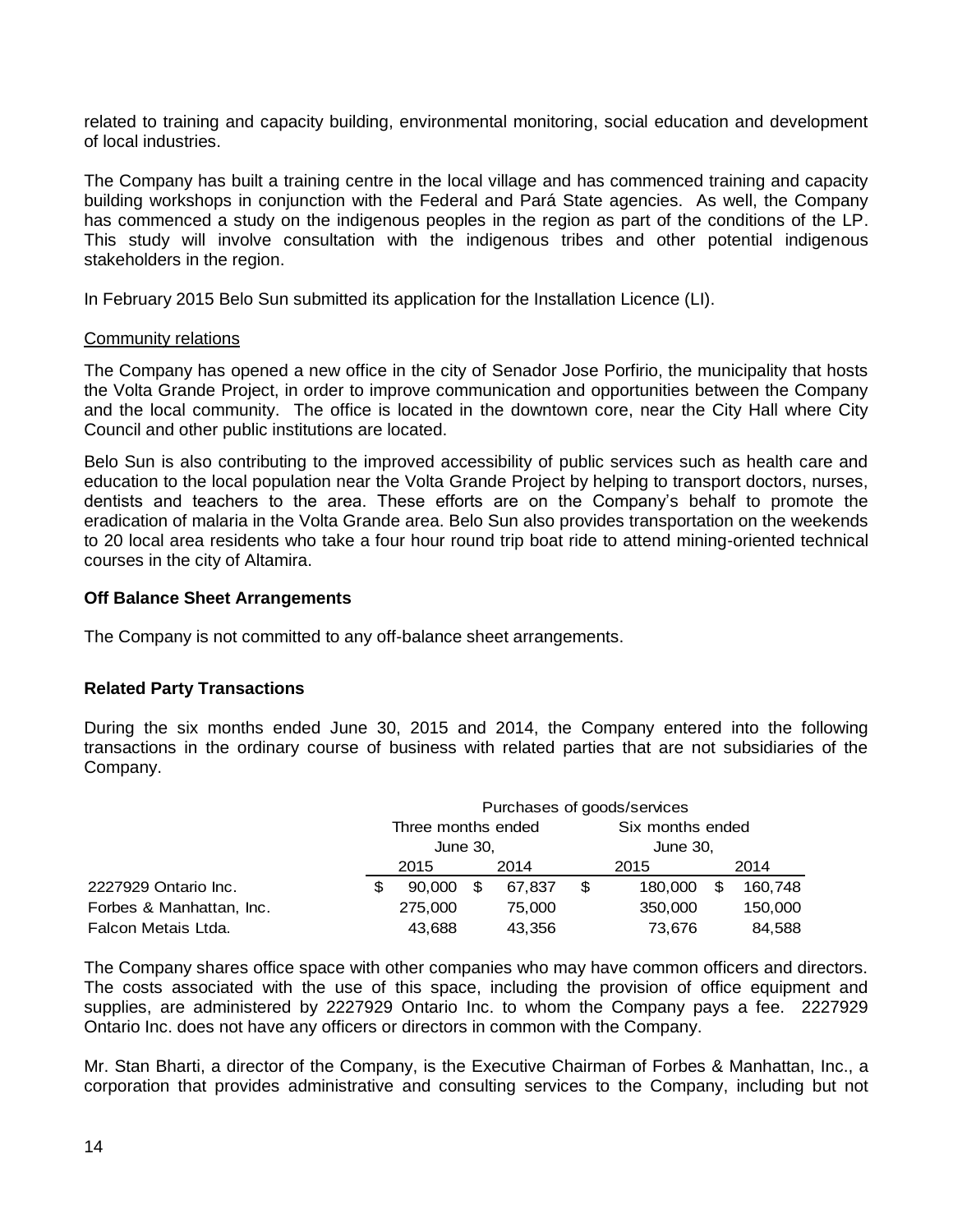limited to strategic planning and business development. Forbes & Manhattan, Inc. charges a monthly consulting fee of \$25,000.

Mr. Helio Diniz, a former director of the Company, is an officer of Falcon Metais Ltda., a company providing exploration and administration services to the Company in Brazil, including bookkeeping and secretarial services. In addition to the above referenced transactions, the Company sold various computer and office equipment to Falcon Metais Ltda. during the six months ended June 30, 2015 for proceeds of R\$50,000 (\$21,790).

The following balances were outstanding at the end of the reporting period:

|                          |                          |                          | Amounts owed by related Amounts owed to related |         |  |
|--------------------------|--------------------------|--------------------------|-------------------------------------------------|---------|--|
|                          | parties                  |                          | parties                                         |         |  |
|                          | 30-Jun-15 31-Dec-14      |                          | 30-Jun-15 31-Dec-14                             |         |  |
| Falcon Metais Ltda.      | $\overline{\phantom{0}}$ | $\blacksquare$           | 69.193                                          | 44.293  |  |
| Directors of the Company | -                        | $\overline{\phantom{0}}$ | 60,050                                          | 233.393 |  |

The amounts outstanding are unsecured and will be settled in cash. No guarantees have been given or received. No expense has been recognized in the current or prior periods for bad or doubtful debts in respect of the amounts owed by related parties.

## *Compensation of key management personnel of the Company*

The remuneration of directors and other members of key management personnel during the period were as follows:

|                      |                | Three months ended<br>June 30. |                |  | Six months ended |      |         |
|----------------------|----------------|--------------------------------|----------------|--|------------------|------|---------|
|                      |                |                                |                |  | June 30.         |      |         |
|                      | 2015           |                                | 2014           |  | 2015             |      | 2014    |
| Short-term benefits  | \$1,506,250 \$ |                                | 408.000 \$     |  | 1.934.250        | - \$ | 820.000 |
| Share-based payments | 264,000        |                                | $\blacksquare$ |  | 1,641,000        |      | -       |

In accordance with IAS 24 Related Party Disclosures, key management personnel are those persons having authority and responsibility for planning, directing and controlling the activities of the Company, directly or indirectly, including any directors (executive and non-executive) of the Company.

The remuneration of directors and key executives is determined by the remuneration committee having regard to the performance of individuals and market trends.

More detailed information regarding the compensation of officers and directors of the Company is disclosed in the management information circular. The management information circular is available under profile of the Company on Sedar at [www.sedar.com.](http://www.sedar.com/)

#### **Financial Instruments and Other Instruments**

The carrying value of cash and cash equivalents, prepaid expenses, sundry receivable, accounts payable and finance leases approximate their fair values due to the short maturity of those instruments.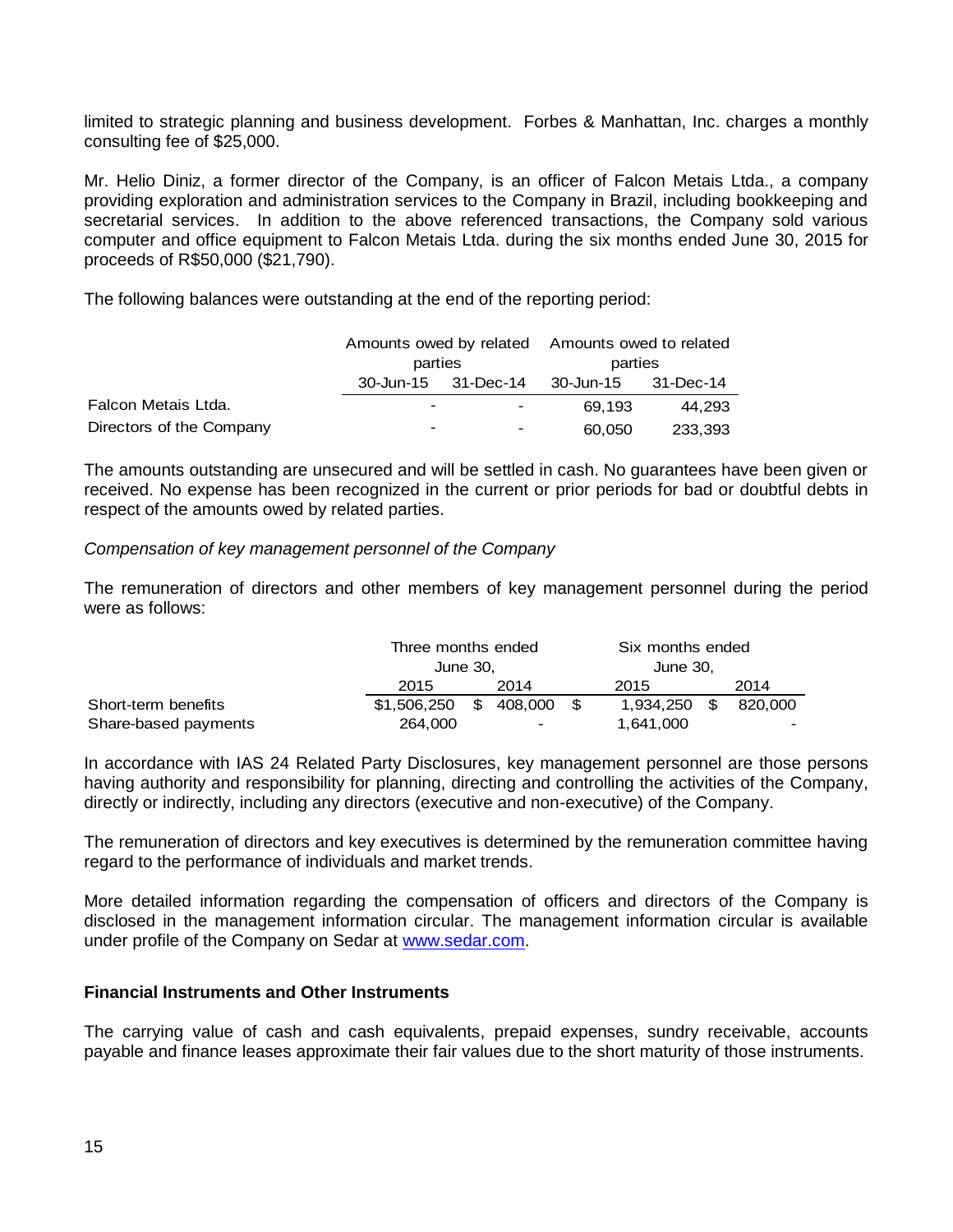The Company's risk exposures and their impacts on the Company's financial instruments are summarized below. There have been no significant changes in the risks, objectives, policies and procedures for managing risk during the six months ended June 30, 2015.

## Credit risk

Credit risk arises from the non-performance by counterparties of contractual financial obligations. The Company's primary counterparty related to its cash and cash equivalents and term investment carry an investment grade rating as assessed by external rating agencies. The Company maintains all of its cash and cash equivalents and term investment with major Canadian, British, US and Brazilian financial institutions. Deposits held with these institutions may exceed the amount of insurance provided on such deposits.

The Company's maximum exposure to credit risk at the balance sheet date is the carrying value of cash and cash equivalents, term investment and sundry receivables.

## Liquidity risk

The Company manages liquidity risk by maintaining adequate cash and cash equivalent balances. The Company continuously monitors and reviews both actual and forecasted cash flows, and also matches the maturity profile of financial assets and liabilities.

As at June 30, 2015, the Company had current assets of \$14,810,546 to settle current liabilities of \$3,344,077. Approximately \$3,080,000 of the Company's financial liabilities as at June 30, 2015 have contractual maturities of less than 30 days and are subject to normal trade terms.

Market risk

(a) Interest rate risk

The Company's cash equivalents are subject to interest rate cash flow risk as they carry variable rates of interest. The Company's interest rate risk management policy is to purchase highly liquid investments with a term to maturity of one year or less on the date of purchase.

Based on cash and cash equivalent balances on hand at June 30, 2015, a 0.1% change in interest rates could result in a corresponding change in net loss of approximately \$14,400 (December 31, 2014  $-$  \$5.400).

#### Currency Risk

As the Company operates on an international basis, foreign exchange risk exposures arise from transactions and balances denominated in foreign currencies. The Company's foreign currency risk arises primarily with respect to the United States dollar and Brazilian Reais. Fluctuations in the exchange rates between these currencies and the Canadian dollar could have a material effect on the Company's business, financial condition and results of operations. The Company does not engage in any hedging activity to mitigate this risk.

A strengthening of \$0.01 in the United States dollar against the Brazilian Reais would have decreased net income by approximately \$45,000 for the six months ended June 30, 2015 (June 30, 2014 - \$52,000). A strengthening of \$0.01 in the Canadian dollar against the United States dollar would have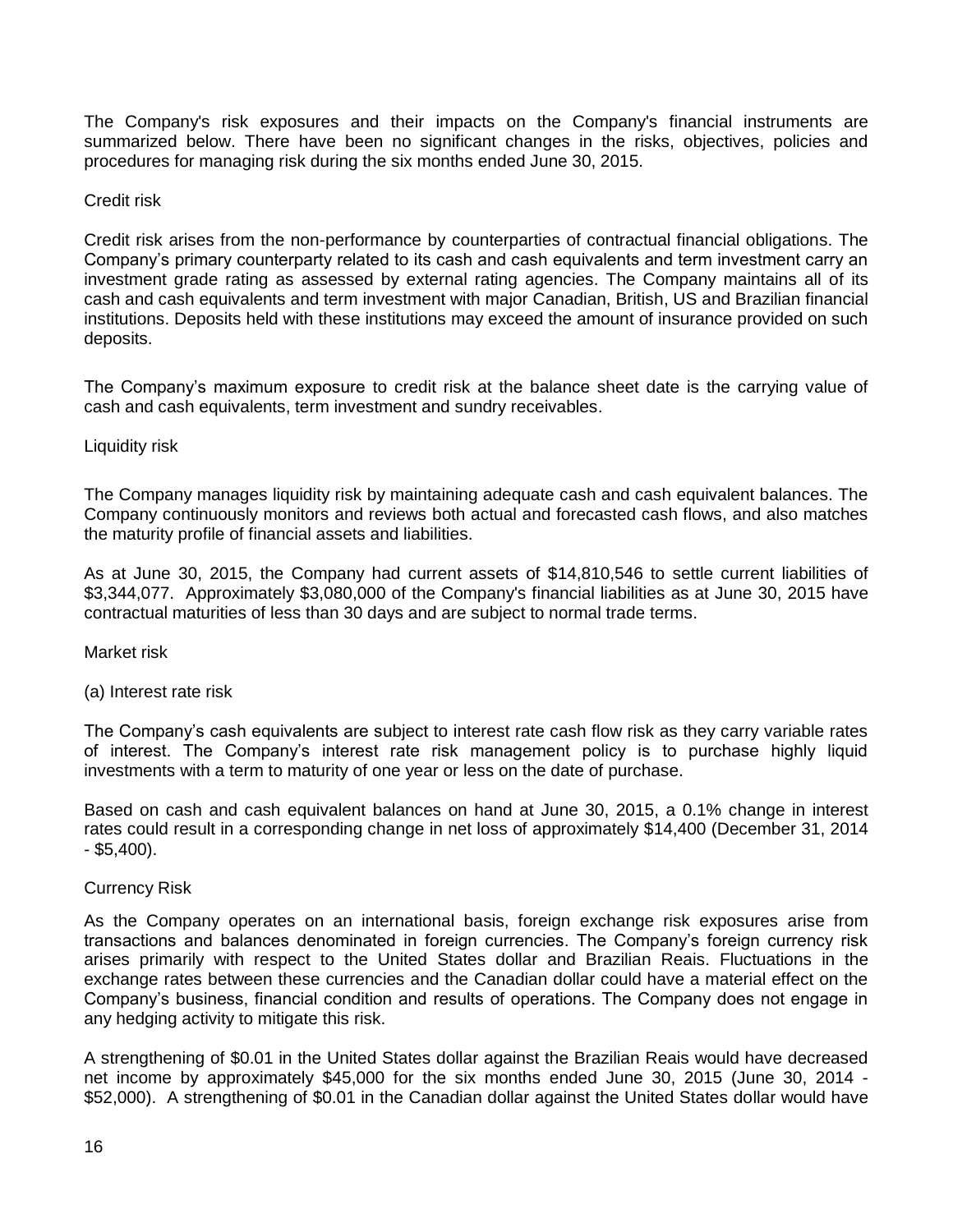decreased other comprehensive income by approximately \$14,000 for the six months ended June 30, 2015 (June 30, 2014 - \$24,000). At June 30, 2015, one Canadian dollar was equal to 0.8006 United States dollars (June 30, 2014 – 0.9372) and one Canadian dollar was equal to 2.4950 Brazilian Reais (June 30, 2014 – 2.0640).

As at June 30, 2015 the monetary balances in non-Canadian dollar currencies are as follows:

|                                          |                   | Brazilian Reais United States Dollar |  |
|------------------------------------------|-------------------|--------------------------------------|--|
| Cash                                     | \$<br>1,257,689   | \$<br>9,672                          |  |
| Accounts receivable and prepaid expenses | 237,464           |                                      |  |
| Long term investment                     | 1,287,360         |                                      |  |
| Accounts payable                         | (6,863,540)       | (555)                                |  |
| Lease payable                            | (389, 082)        |                                      |  |
|                                          | \$<br>(4,470,109) | \$<br>9,117                          |  |

## **Outstanding Share Data**

Authorized unlimited common shares without par value – 359,642,915 are issued and outstanding as at August 13, 2015.

There were no warrants outstanding as at August 13, 2015.

Stock options outstanding as at August 13, 2015 are as follows:

| 50,000     | \$<br>0.80 | 11-Nov-15 |
|------------|------------|-----------|
| 500,000    | \$<br>0.89 | 5-Dec-15  |
| 2,024,000  | \$<br>1.33 | 21-Apr-16 |
| 1,582,000  | \$<br>1.15 | 31-Jan-17 |
| 100,000    | \$<br>1.17 | 14-Jun-17 |
| 1,300,000  | \$<br>1.15 | 3-Jul-17  |
| 805,000    | \$<br>1.15 | 10-Jul-17 |
| 300,000    | \$<br>1.70 | 29-Nov-17 |
| 200,000    | \$<br>1.14 | 9-Apr-18  |
| 2,975,000  | \$<br>0.71 | 19-Aug-18 |
| 6,678,000  | \$<br>0.12 | 19-Nov-19 |
| 10,320,000 | \$<br>0.22 | 6-Apr-20  |
| 1,200,000  | \$<br>0.22 | 8-Jun-20  |
| 28,034,000 |            |           |

## **Risks and Uncertainties**

The operations of the Company are speculative due to the high-risk nature of its business, which are the acquisition, financing, exploration and development of mining properties. These risk factors could materially affect the Company's future operating results and could cause actual events to differ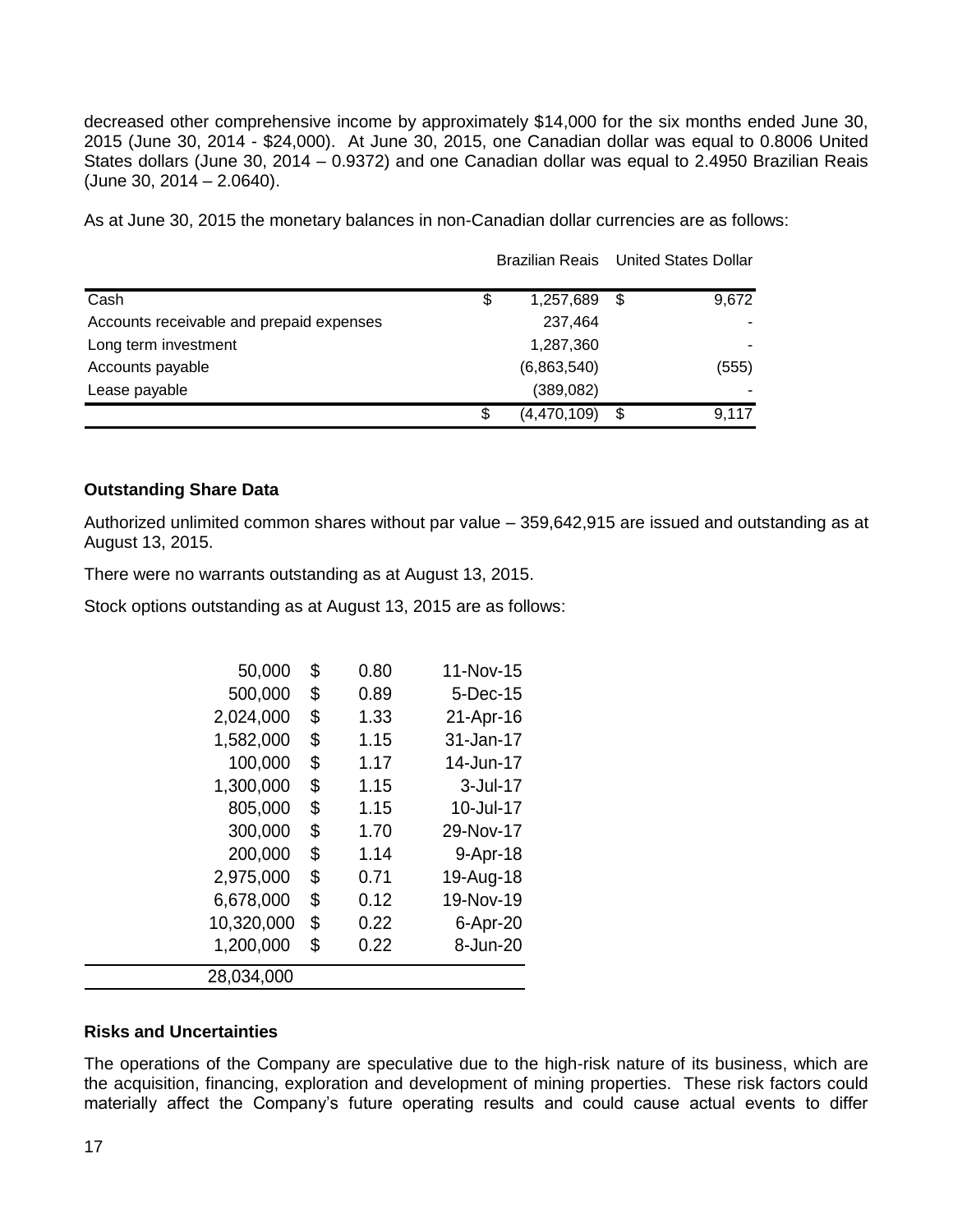materially from those described in forward–looking information relating to the Company. Please refer to the Company's Annual Information Form for the year ended December 31, 2014 filed on Sedar on March 27, 2015 for a full description of the Company's risks in addition to those highlighted below.

## Nature of Mining, Mineral Exploration and Development Projects

Development projects have no operating history upon which to base estimates of future capital and operating costs. For development projects, resource estimates and estimates of operating costs are, to a large extent, based upon the interpretation of geologic data obtained from drill holes and other sampling techniques, and feasibility studies, which derive estimates of capital and operating costs based upon anticipated tonnage and grades of ore to be mined and processed, ground conditions, the configuration of the mineral deposit, expected recovery rates of minerals from ore, estimated operating costs, and other factors. As a result, actual production, cash operating costs and economic returns could differ significantly from those estimated. It is not unusual for new mining operations to experience problems during the start-up phase, and delays in the commencement of production often can occur.

Mineral exploration is highly speculative in nature. There is no assurance that exploration efforts will be successful. Even when mineralization is discovered, it may take several years until production is possible, during which time the economic feasibility of production may change. Substantial expenditures are required to establish measured, indicated and inferred mineral resources through drilling. Upon completion of a feasibility study, with an accompanying economic analysis, proven and probable mineral reserves may be estimated. Because of these uncertainties, no assurance can be given that exploration programs will result in the expansion of mineral resources or the establishment of mineral reserves. There is no certainty that the expenditures made towards the search and evaluation of mineral deposits will result in discoveries or development of commercial quantities of ore.

## Mineral Resource and Mineral Reserve Estimates May be Inaccurate

There are numerous uncertainties inherent in estimating mineral resources and reserves, including many factors beyond the control of the Corporation. Such estimates are a subjective process, and the accuracy of any mineral resource or reserve estimate is a function of the quantity and quality of available data and of the assumptions made and judgments used in geological interpretation. These amounts are estimates only and the actual level of recovery of minerals from such deposits may be different. Differences between management's assumptions, including economic assumptions such as metal prices, market conditions and actual events could have a material adverse effect on the Corporation's mineral resource and reserve estimates, financial position and results of operations.

#### Uncertainty Relating to Mineral Resources

Mineral resources that are not mineral reserves do not have demonstrated economic viability. Due to the uncertainty that may attach to mineral resources, there is no assurance that mineral resources will be upgraded to mineral reserves.

#### Licences and Permits, Laws and Regulations

The Corporation's exploration and development activities, including mine, mill and infrastructure facilities, require permits and approvals from various government authorities, and are subject to extensive federal, state and local laws and regulations governing prospecting, development, production, transportation, exports, taxes, labour standards, occupational health and safety, mine safety and other matters. Such laws and regulations are subject to change, can become more stringent and compliance can therefore become more time consuming and costly. In addition, the Corporation may be required to compensate those suffering loss or damage by reason of its activities. The Corporation will be required to obtain additional licences and permits from various governmental authorities to continue and expand its exploration and development activities. There can be no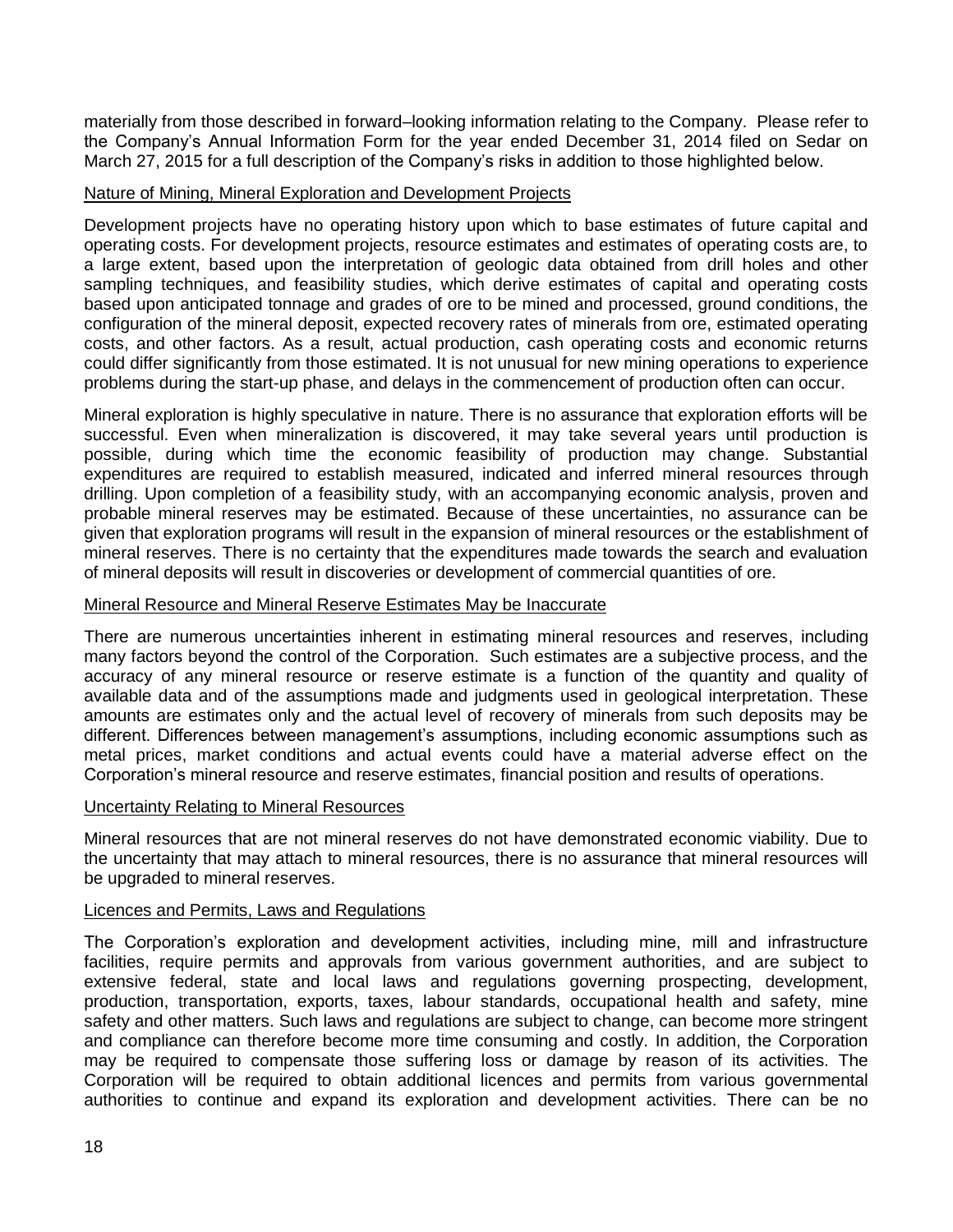assurance that the Corporation will be able to maintain or obtain all necessary licences, permits and approvals that may be required to explore and develop its properties, commence construction or to operate its mining facilities.

The costs and potential delays associated with obtaining the necessary authorizations and licences and complying with these authorizations, licences and applicable laws and regulations could stop or materially delay or restrict the Corporation from proceeding with the development of the Volta Grande Gold Project. Any failure to comply with applicable laws, regulations, authorizations or licences, even if inadvertent, could result in interruption or termination of exploration, development or mining operations or logistics operations, or material fines, penalties or other liabilities which could have a material adverse effect on the Corporation's business, properties, results of operations, financial condition or prospects. The Corporation can make no assurance that it will be able to maintain or obtain all of the required mineral licences and authorizations on a timely basis, if at all. The Corporation only has exploration permits and the preliminary licence which was granted on December 2, 2013. There is no assurance that it will obtain the corresponding mining concessions, or that if they are granted, that the process will not be heavily contested and thus costly and time consuming to the Corporation. In addition, it may not obtain one or more licences. Any such failure may have a material adverse effect on the Corporation's business, results of operations and financial condition.

The Environmental Secretary Office of the State of Pará is the regulatory authority responsible for evaluating and determining the appropriateness of preliminary licences. As part of the standard application process the Environmental Secretary Office holds public hearings. There can be no assurances that the Environmental Secretary Office of the State of Pará will grant a licence to the Corporation.

# **Environmental**

The Company's activities are subject to extensive federal, state and local laws and regulations governing environmental protection and employee health and safety. Environmental legislation is evolving in a manner that is creating stricter standards, while enforcement, fines and penalties for noncompliance are more stringent. The cost of compliance with changes in governmental regulations has the potential to reduce the profitability of operations. Furthermore, any failure to comply fully with all applicable laws and regulations could have significant adverse effects on the Company, including the suspension or cessation of operations.

The current and future operations of the Corporation, including development and mining activities, are subject to extensive federal, state and local laws and regulations governing environmental protection, including protection and remediation of the environment and other matters. Activities at the Corporation's properties may give rise to environmental damage and create liability for the Corporation for any such damage or any violation of applicable environmental laws. To the extent the Corporation is subject to environmental liabilities, the payment of such liabilities or the costs that the Corporation may incur to remedy environmental pollution would reduce otherwise available funds and could have a material adverse effect on the Corporation. If the Corporation is unable to fully remedy an environmental problem, it might be required to suspend operations or enter into interim compliance measures pending completion of the required remedy. The potential exposure may be significant and could have a material adverse effect. The Corporation intends to minimize risks by taking steps to ensure compliance with environmental, health and safety laws and regulations and operating to applicable environmental standards.

Many of the local, state and federal environmental laws and regulations require the Corporation to obtain licenses for its activities. The Corporation must update and review its licenses from time to time,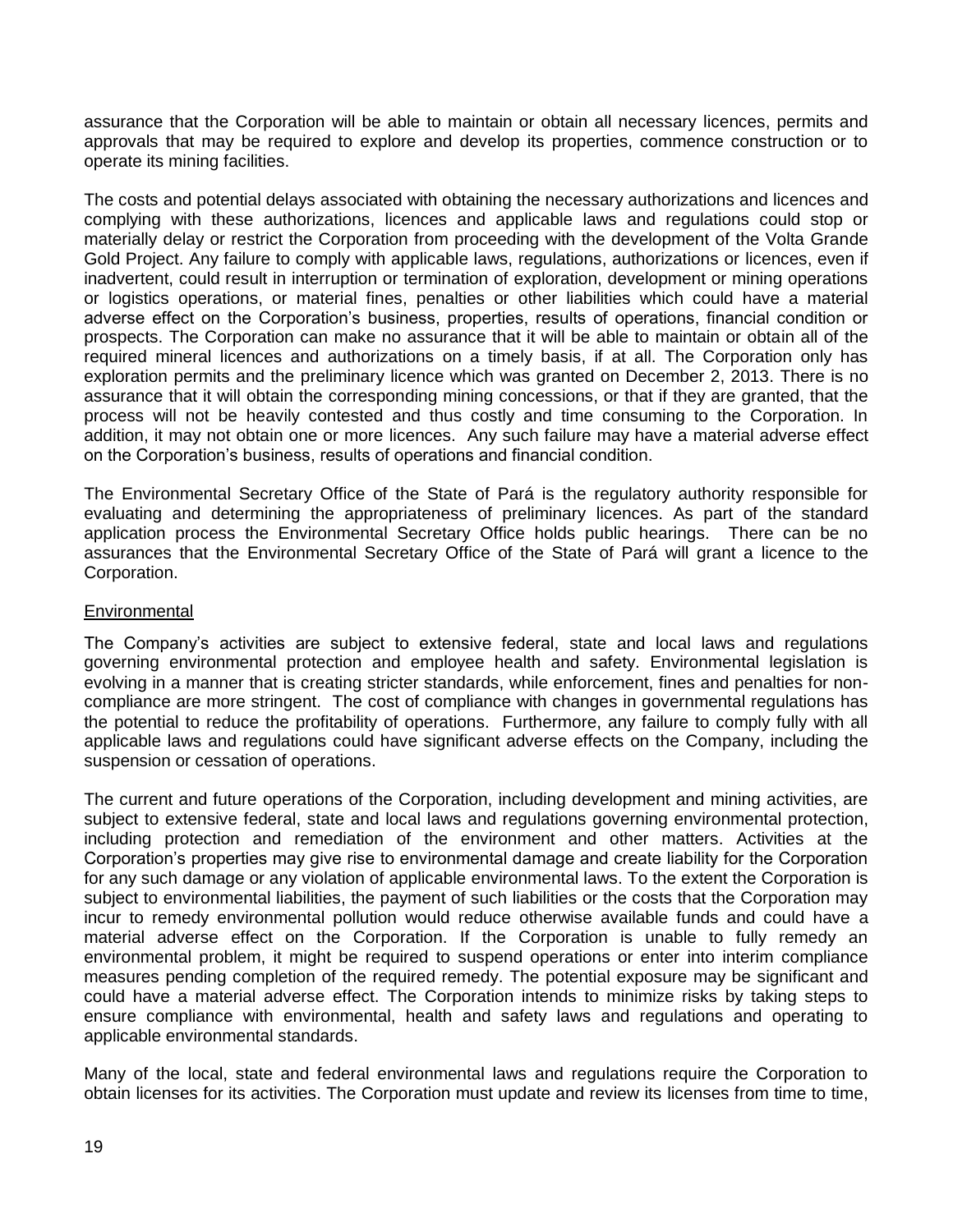and is subject to environmental impact analyses and public review processes prior to approval of new activities. In particular, the Corporation's mineral project is located in the Volta Grande do Xingu region, in the area proximal to where the Belo Monte hydroelectric plant is being constructed, on the Xingu River, which is one of the Amazon's most important rivers. Due to the existence of communities of indigenous peoples and the region's biodiversity, the environmental licensing process of the Belo Monte dam has attracted a great deal of attention from the local communities, non-governmental organizations, the Federal Public Prosecutor Office, the Brazilian Institute of Environment and Renewable Natural Resources, and other Brazilian and foreign institutions. Therefore, environmental licensing of the Volta Grande Gold Project and relations with local communities may be more challenging and time consuming and subject to greater scrutiny as compared to the environmental licensing process and community and social relations for other mineral projects conducted in Brazil. Belo Sun can make no assurance that it will be able to maintain or obtain all of the required environmental and social licenses on a timely basis, if at all.

In addition, it is possible that future changes in applicable laws, regulations and authorizations or changes in enforcement or regulatory interpretation could have a significant impact on the Corporation's activities. Those risks include, but are not limited to, the risk that regulatory authorities may increase bonding requirements beyond the Corporation's or its subsidiaries' financial capabilities.

## Liquidity Concerns and Future Financings

The Corporation will require significant capital and operating expenditures in connection with the development of the Volta Grande Gold Project. There can be no assurance that the Corporation will be successful in obtaining the required financing as and when needed. Volatile markets may make it difficult or impossible for the Corporation to obtain debt or equity financing on favourable terms, if at all. Failure to obtain additional financing on a timely basis may cause the Corporation to postpone or slow down its development plans, forfeit rights in some or all of the Corporation's properties or reduce or terminate some or all of its activities. In the event that the Corporation completes an equity financing, such financing could be extremely dilutive to current shareholders who invested in the Corporation at higher share prices and dilutive as compared to the Corporation's estimated net asset value per share and resource or reserve ounces per share.

#### Nature of Mining, Mineral Exploration and Development Projects

Development projects have no operating history upon which to base estimates of future capital and operating costs. For development projects, resource estimates and estimates of operating costs are, to a large extent, based upon the interpretation of geologic data obtained from drill holes and other sampling techniques, and feasibility studies, which derive estimates of capital and operating costs based upon anticipated tonnage and grades of ore to be mined and processed, ground conditions, the configuration of the mineral deposit, expected recovery rates of minerals from ore, estimated operating costs, and other factors. As a result, actual production, cash operating costs and economic returns could differ significantly from those estimated. It is not unusual for new mining operations to experience problems during the start-up phase, and delays in the commencement of production often can occur.

Mineral exploration is highly speculative in nature. There is no assurance that exploration efforts will be successful. Even when mineralization is discovered, it may take several years until production is possible, during which time the economic feasibility of production may change. Substantial expenditures are required to establish measured, indicated and inferred mineral resources through drilling. Upon completion of a definitive feasibility study, with an accompanying economic analysis, proven and probable mineral reserves may be estimated. Because of these uncertainties, no assurance can be given that exploration programs will result in the expansion of mineral resources or the establishment of mineral reserves. There is no certainty that the expenditures made towards the search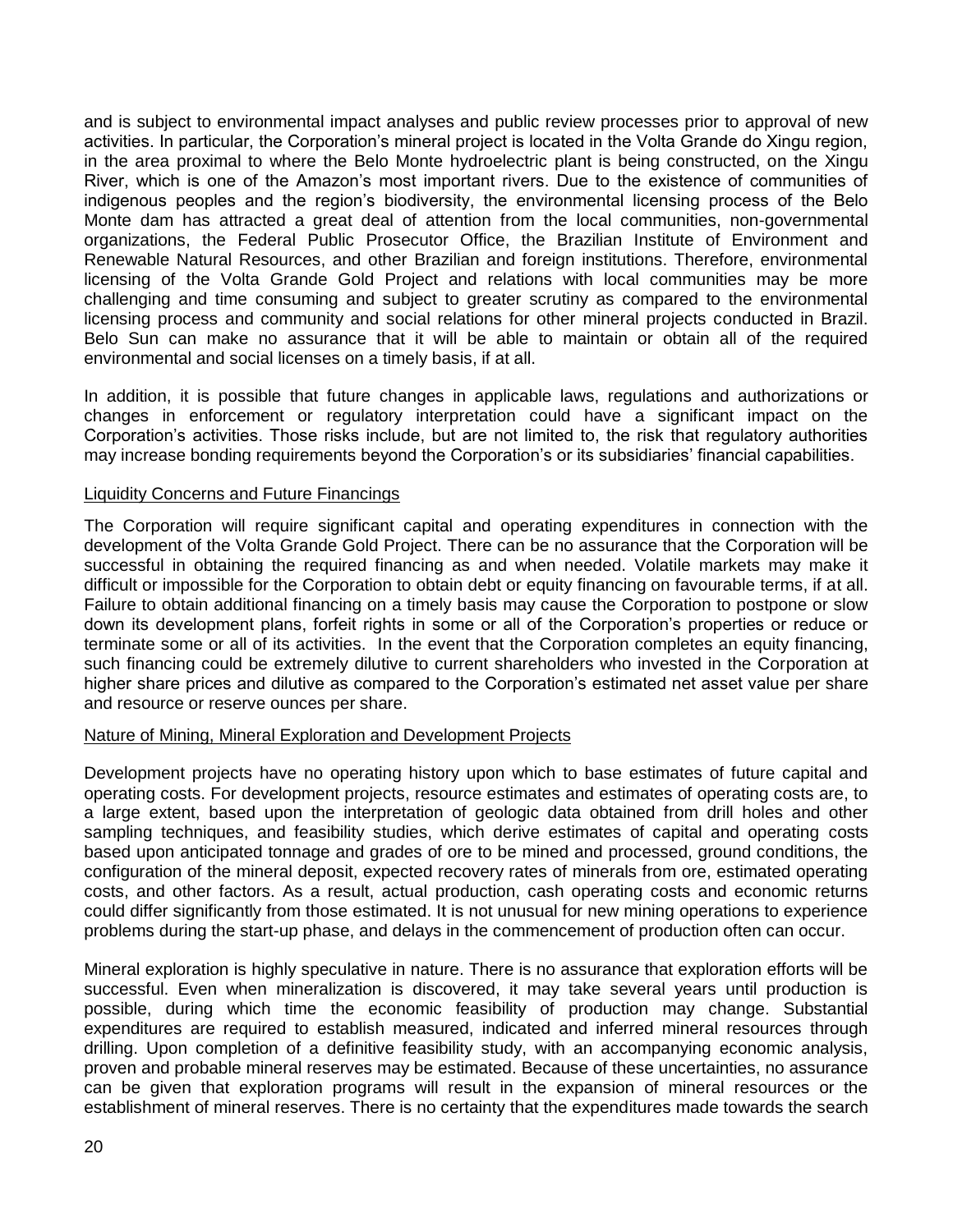and evaluation of mineral deposits will result in discoveries or development of commercial quantities of ore.

# Title to Properties

The acquisition of title to resource properties is a very detailed and time-consuming process. The Corporation holds its interest in its properties indirectly through exploration permits and exploration applications. Title to, and the area of, the permits may be disputed or applications may lapse. There is no guarantee that such title will not be challenged or impaired. There may be challenges to the title of the properties in which the Corporation may have an interest, which, if successful, could result in the loss or reduction of the Corporation's interest in the properties. There are garimpeiros (informal miners) operating within the Corporation's property, and there may be issues and difficulties that could arise, including title disputes and the risk of the garimpeiros encroaching onto active areas of the Volta Grande Gold Project.

The Corporation may need to acquire title to additional surface rights and property interests to further exploration and development activities. There can be no assurances that the Corporation will be able to acquire such additional surface rights. To the extent additional surface rights are available, they may only be acquired at significantly increased prices, potentially adversely affecting financial performance of the Corporation.

# Litigation

Belo Sun has entered into legal binding agreements with various third parties on a consulting and partnership basis. The rights and obligations that arise from such agreements is open to interpretation and Belo Sun may disagree with the position taken by the various other parties resulting in a dispute that could potentially initiate litigation and cause Belo Sun to incur legal costs in the future. Given the speculative and unpredictable nature of litigation, the outcome of any future disputes could have a material adverse effect on Belo Sun.

# **Disclosure Controls and Procedures**

Management of the Company is responsible for establishing and maintaining disclosure controls and procedures. Management has designed such disclosure controls and procedures, or caused them to be designed under its supervision, to provide reasonable assurance that material information relating to the Company, including its consolidated subsidiaries, is made known to the Chief Executive Officer and the Chief Financial Officer by others within those entities.

# Internal Control Over Financial Reporting

Belo Sun's management, including the CEO and CFO, is responsible for establishing and maintaining adequate internal control over financial reporting. Under their supervision, the Company's internal control over financial reporting is a process designed to provide reasonable assurance regarding the reliability of financial reporting and the preparation of financial statements for external purposes in accordance with IFRS. The Company's internal control over financial reporting includes policies and procedures that:

• Pertain to the maintenance of records that, in reasonable detail, accurately and fairly reflect the transactions, acquisitions and dispositions of the assets of the Company;

• Provide reasonable assurance regarding the prevention or timely detection of unauthorized acquisition, use or disposition of the Company's assets that could have a material effect on the annual or interim financial statements.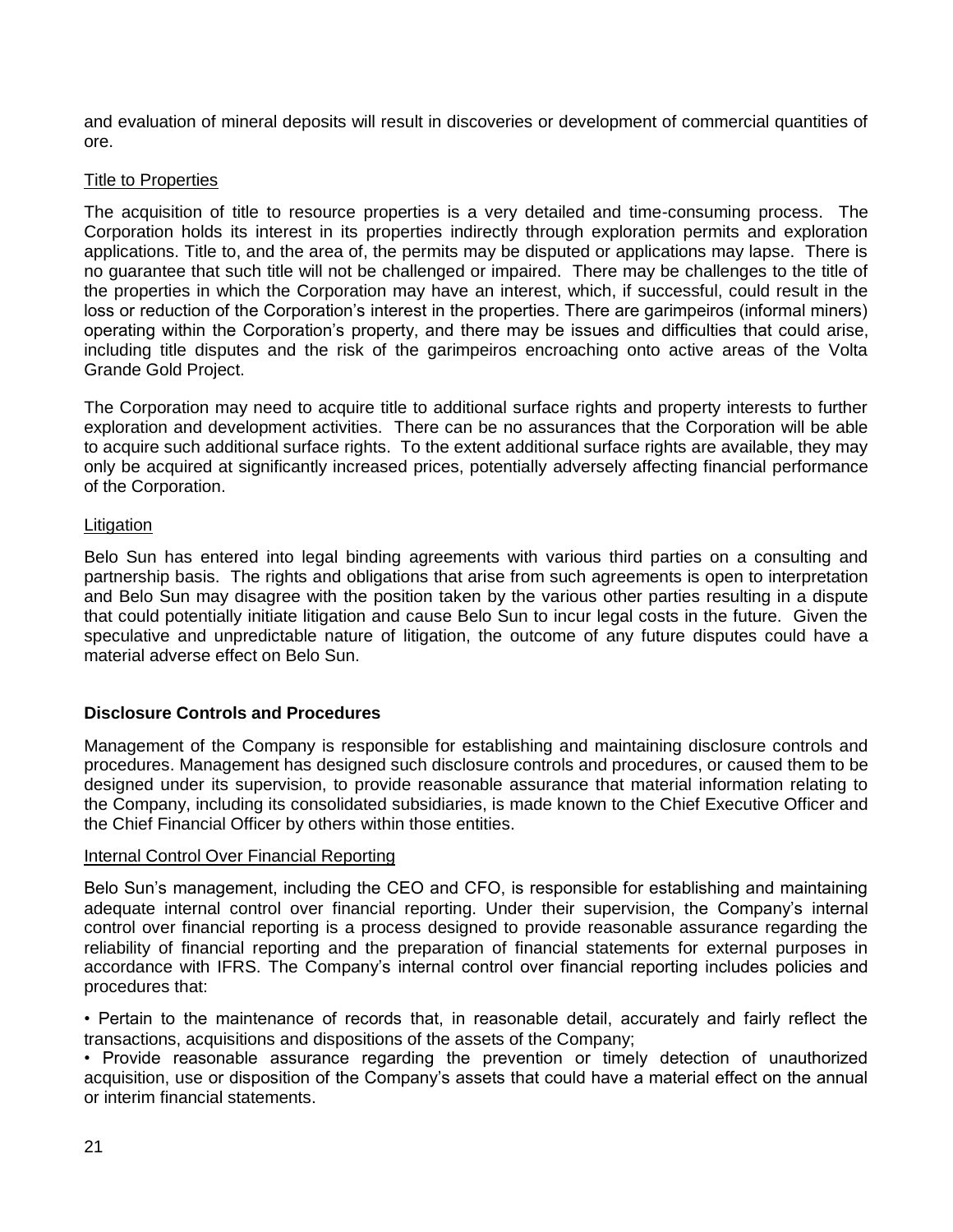The CEO and CFO have certified that Internal Controls over Financial Reporting have been designed to provide reasonable assurance regarding the reliability of financial reporting and the preparation of financial statements for external purposes in accordance with IFRS. Management used the criteria set forth by the Committee of Sponsoring Organizations of the Treadway Commission on Internal Control (COSO - 1992) Framework to design the Company's internal control over financial reporting. The Audit Committee of the Company has reviewed this MD&A and the consolidated financial statements for the six months ended June 30, 2015, and Belo Sun's Board of Directors approved these documents prior to their release.

## Limitations of Controls and Procedures

The Company's management, including the Chief Executive Officer and Chief Financial Officer, believe that disclosure controls and procedures and internal control over financial reporting, no matter how well conceived and operated, can provide only reasonable, not absolute, assurance that the objectives of the control system are met. Further, the design of a control system must reflect the fact that there are resource constraints, and the benefits of controls must be considered relative to their costs. Because of the inherent limitations in all control systems, they cannot provide absolute assurance that all control issues and instances of fraud, if any, within the Company have been prevented or detected. These inherent limitations include the realities that judgments in decision-making can be faulty, and that breakdowns can occur because of simple error or mistake. Additionally, controls can be circumvented by the individual acts of some persons, by collusion of two or more people, or by unauthorized override of the controls. The design of any control system also is based in part upon certain assumptions about the likelihood of future events, and there can be no assurance that any design will succeed in achieving its stated goals under all potential future conditions. Accordingly, because of the inherent limitations in a cost effective control system, misstatements due to error or fraud may occur and not be detected.

# **Significant Accounting Policies**

The Company's significant accounting policies can be found in Note 2 of its annual consolidated financial statements for the twelve months ended December 31, 2014.

#### New and Future Accounting Pronouncements

Certain pronouncements were issued by the IASB or the IFRIC that are mandatory for accounting periods on or after January 1, 2015 or later periods. Many are not applicable or do not have a significant impact to the Company and have been excluded.

IFRS 8 - Operating Segments ("IFRS 8") was amended to require an entity to disclose the judgments made by management in aggregating segments. IFRS 8 was also amended to clarify that an entity needs to present a reconciliation between the total reporting segment's assets to the entities' total assets if this information is usually provided to the chief operating decision maker. The amendments are effective for annual periods beginning on or after July 1, 2014. At January 1, 2015, the Company has adopted this pronouncement and has made the required disclosure.

IAS 24 – Related Party Disclosures ("IAS 24") was amended to clarify that an entity providing key management services to the reporting entity or the parent of the reporting entity is a related party of the reporting entity. The amendments also require an entity to disclose amounts incurred for key management personnel services provided by a separate management entity. The amendments to IAS 24 are effective for annual periods beginning on or after July 1, 2014. At January 1, 2015, the